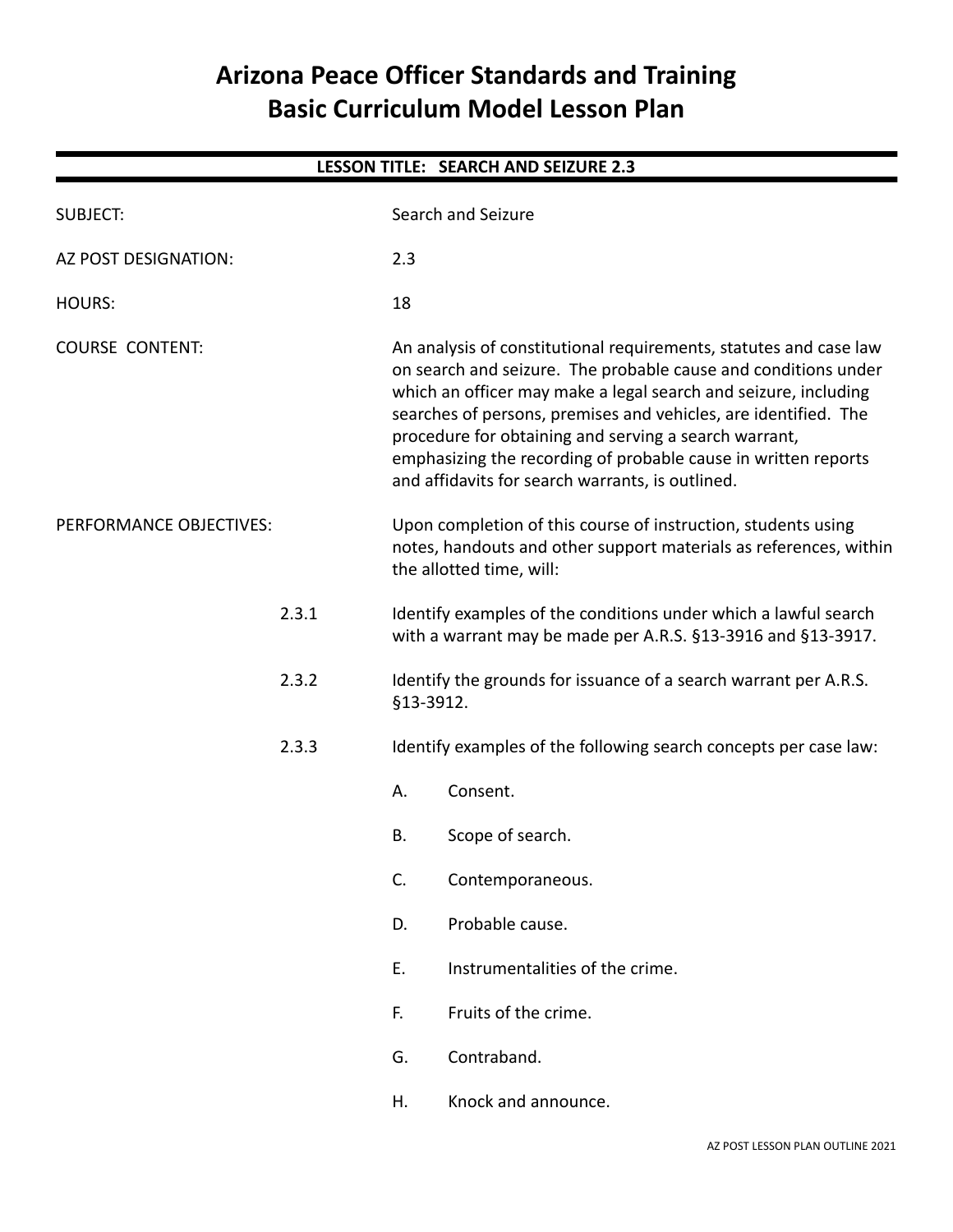- 2.3.4 Identify the requirements and procedures for obtaining, executing and returning a search warrant per A.R.S. §13-3911 through §13-3924.
- 2.3.5 Identify the following items for which an officer may legally search as delineated in case law decisions:
	- A. Dangerous weapons.
	- B. Fruits of the crime.
	- C. Instrumentalities of the crime.
	- D. Contraband.
	- E. Suspects and additional victims.
- 2.3.6 Given a written, verbal or visual description of an instance where "probable cause" for police action may or may not exist, identify if probable cause exists to search consistent with the following standards:
	- A. Probable cause to obtain a search warrant requires that enough credible information exists to make it reasonable to believe that the contraband, or evidence to be searched for, is located in the place to be searched.
	- B. Probable cause to search a vehicle without a warrant requires that enough credible information exists to make it reasonable to believe the contraband, or evidence to be searched for, is located in that part of the vehicle which is to be searched.
- 2.3.7 Given a written, verbal or visual description of possible criminal activity, identify whether "reasonable suspicion" exists for an officer to detain a suspect. The elements required to establish reasonable suspicion are a set of specific, articulable facts which support an inference consistent with the following standards:
	- A. Crime-related activity has occurred, is occurring or is about to occur;
	- B. The person to be detained is connected with that activity.
- 2.3.8 Identify examples of situations/circumstances which do not require a search warrant, to include: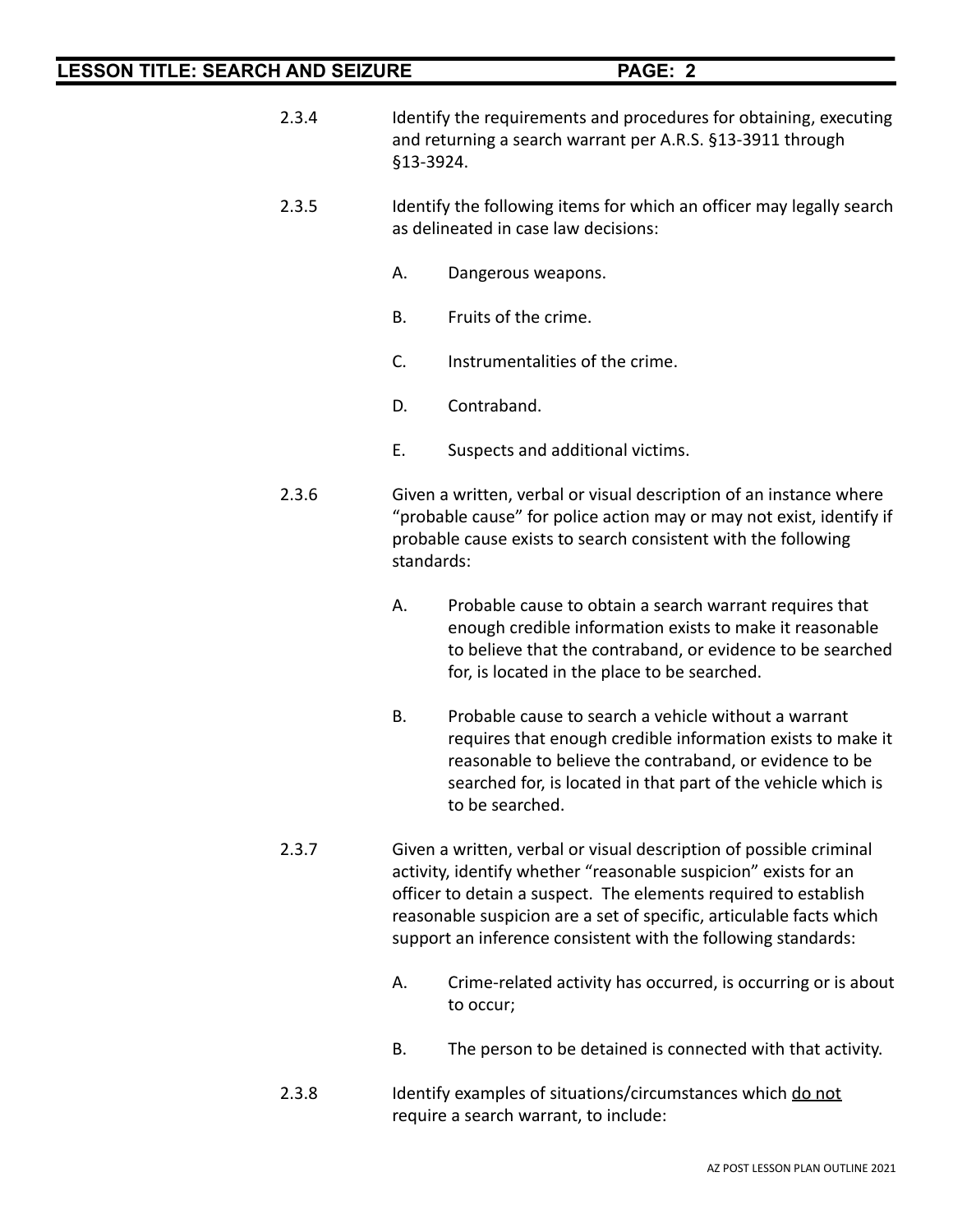- A. Consent search.
- B. Exigent circumstances search.
	- 1. Response to an emergency.
	- 2. Hot pursuit.
	- 3. Likely destruction of evidence.
	- 4. Substantial risk of harm to persons involved.
	- 5. Substantial possibility of violence.
- C. Incidental to arrest search.
- D. Plain view search.
- E. Mobile vehicle search.
- F. Inventory of a person's property.
- G. Searching abandoned property.

#### 2.3.9 Identify the permissible scope of the following searches:

- A. Consent search.
- B. Exigent circumstances search.
	- 1. Response to an emergency.
	- 2. Hot pursuit.
	- 3. Likely destruction of evidence.
	- 4. Substantial risk of harm to persons involved.
	- 5. Substantial possibility of violence.
- C. Incident to arrest search.
- D. Plain view search.
- E. Open fields search.
- F. Mobile vehicle search.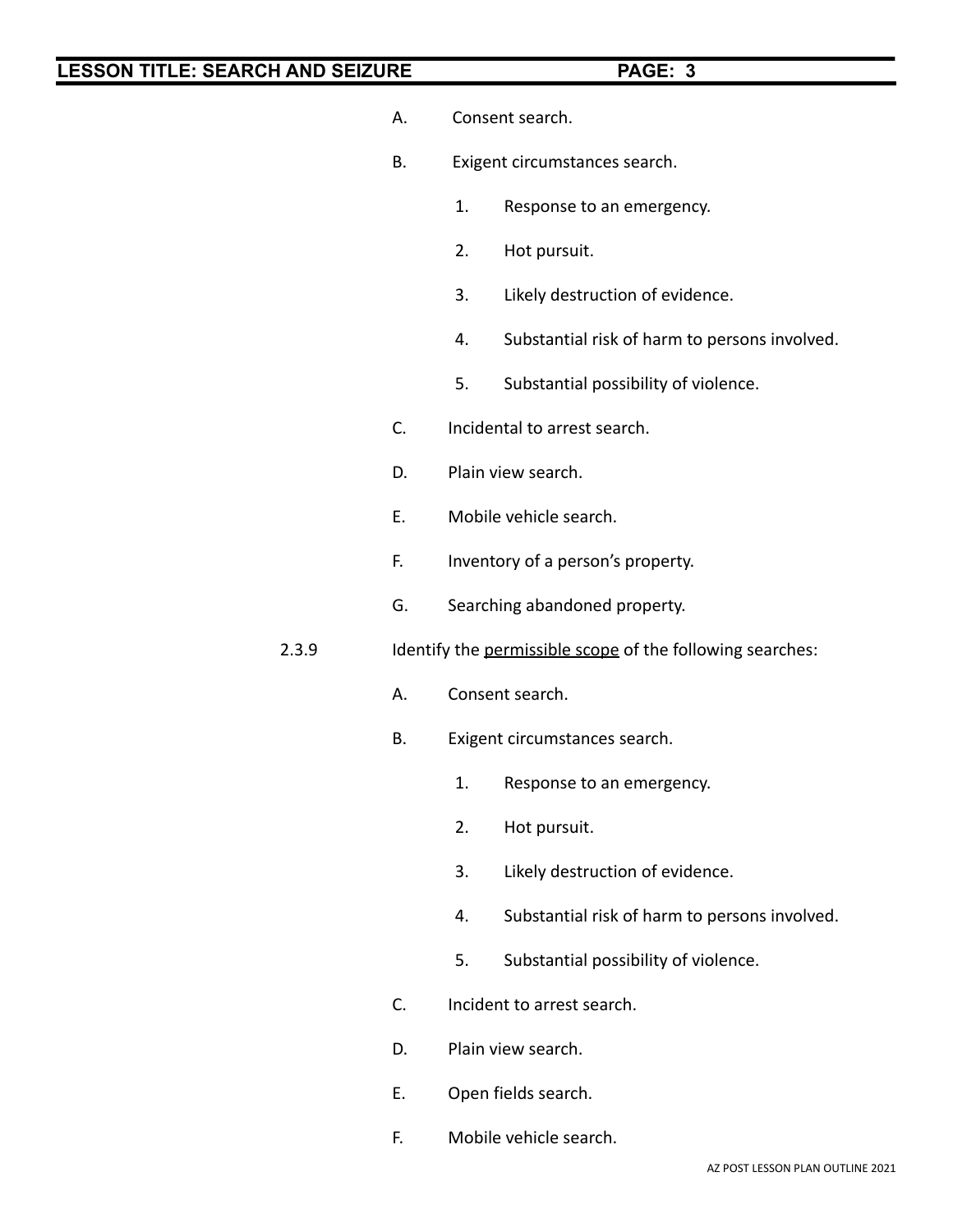- G. Inventory of a person's property.
- H. Searching abandoned property.
- 2.3.10 Identify the definition and the following purposes of the "exclusionary rule":
	- A. The primary purpose is to deter unlawful searches and seizures by peace officers. This is accomplished by eliminating the incentive for such behavior by prohibiting the admission of any evidence which is illegally obtained.
	- B. A secondary purpose is to maintain the dignity and integrity of the courts by keeping "tainted" evidence out of the courtroom.
- 2.3.11 Identify the requirements and scope of both a lawful "stop" and a lawful "frisk" (Terry v. Ohio).
- 2.3.12 Given a simulated situation in which a "stop and frisk" is appropriate, **demonstrate** a lawful "stop and frisk."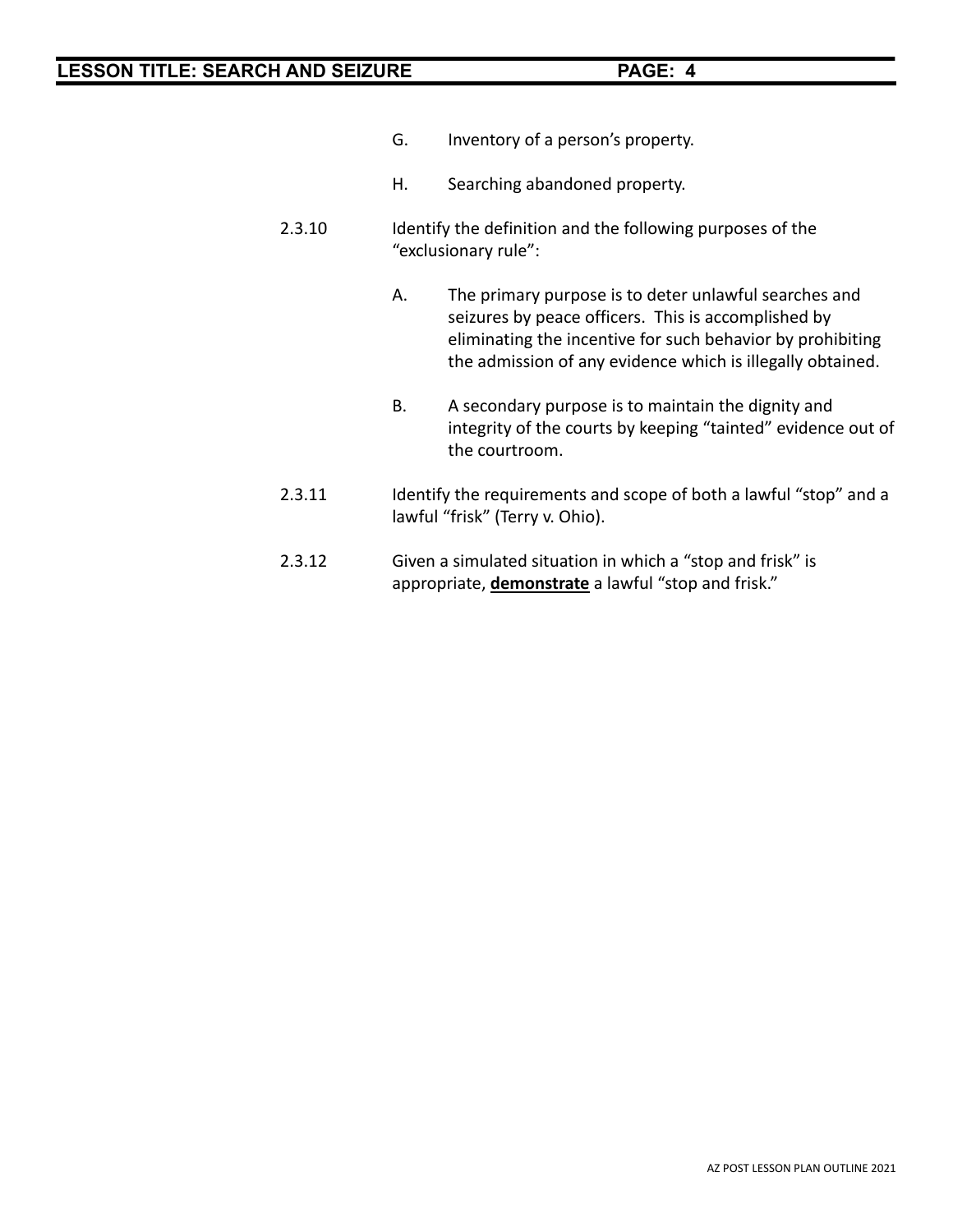| DATE FIRST PREPARED:             | January 2000                                             |                     |
|----------------------------------|----------------------------------------------------------|---------------------|
| <b>PREPARED BY:</b>              | <b>SME Committee</b>                                     |                     |
| <b>REVIEWED - REVISED:</b>       | <b>SME Committee</b>                                     | DATE: April 2002    |
| <b>REVIEWED - REVISED:</b>       | Lt. Harold Brady, SME Co-Chair                           | DATE: July 2002     |
| <b>REVIEWED - REVISED:</b>       | <b>SME Committee</b>                                     | DATE: April 2006    |
| <b>REVIEWED - REVISED:</b>       | <b>SME Committee</b>                                     | DATE: June 2010     |
| <b>REVIEWED - REVISED:</b>       | <b>SME Committee</b>                                     | DATE: October 2012  |
| <b>REVIEWED - REVISED:</b>       | <b>SME Committee</b>                                     | DATE: June 2014     |
| <b>REVIEWED - REVISED:</b>       | <b>SME Committee</b>                                     | DATE: August 2017   |
| REVIEWED - REVISED:              | <b>SME Committee</b>                                     | DATE: August 2019   |
| REVIEWED - REVISED:              | <b>SME Committee</b>                                     | DATE: February 2021 |
| <b>REVIEWED - REVISED:</b>       | AZPOST (DocX)                                            | DATE: December 2021 |
| AZ POST - APPROVAL:              | <b>Steve Enteman</b>                                     | DATE: August 2019   |
| AZ POST - APPROVAL:              | <b>Mandy Faust</b>                                       | DATE: February 2021 |
| AZ POST - APPROVAL:              | Lori Wait                                                | DATE: January 2022  |
| <b>CLASS LEVEL:</b>              | Student                                                  |                     |
| <b>TRAINING AIDS:</b>            |                                                          |                     |
| <b>INSTRUCTIONAL STRATEGY:</b>   | Interactive lecture and class discussion.                |                     |
| <b>SUCCESS CRITERIA:</b>         | 70% or higher on a written, multiple-choice examination. |                     |
| <b>COMPUTER FILE NAME:</b>       | 2.3 Search and Seizure                                   |                     |
| DATE RELEASED TO THE SHARE FILE: | May 27, 2022                                             |                     |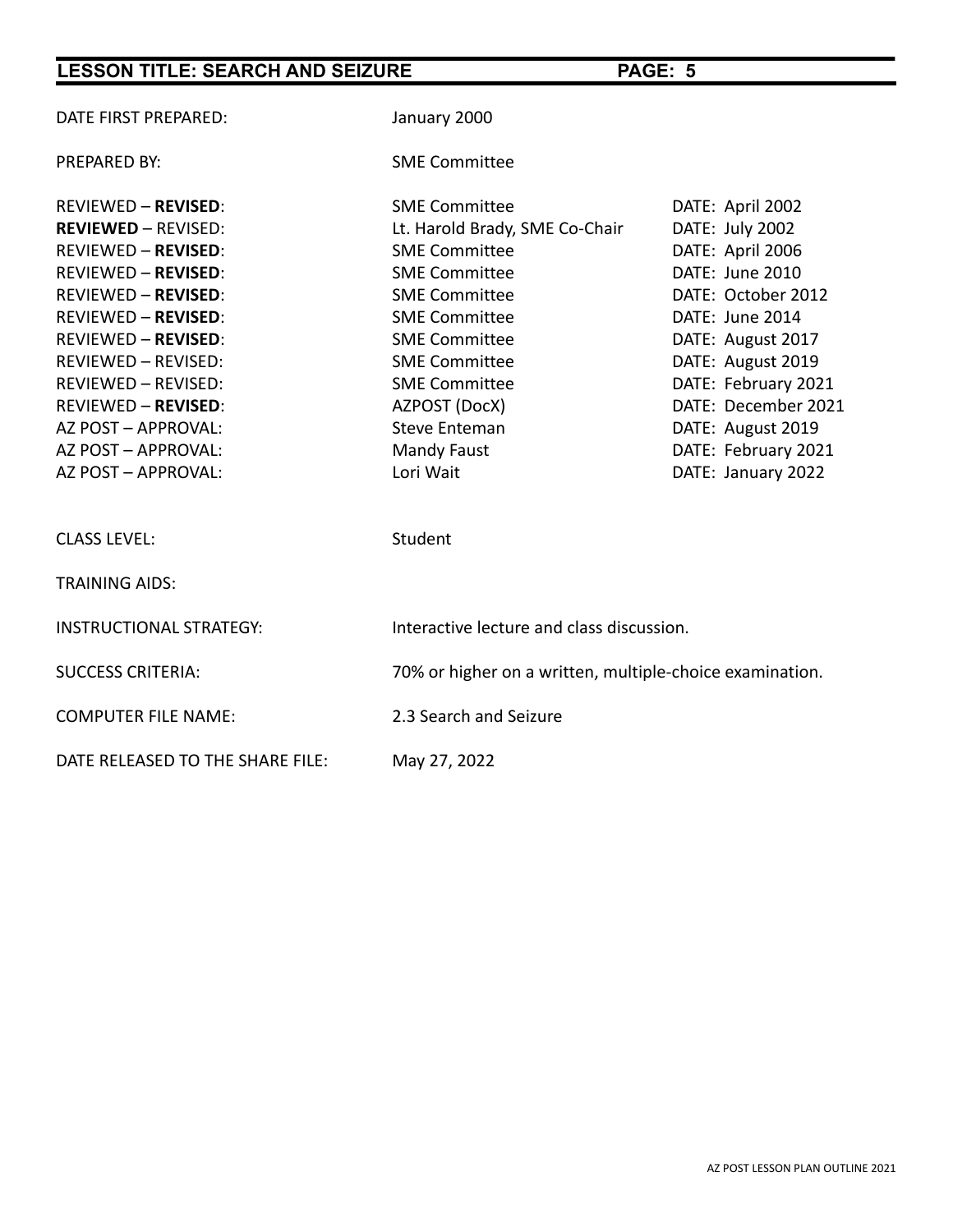#### **I. INTRODUCTION**

- A. Instructor (self) introduction.
- B. Preview of performance objectives.

#### **II. CONSTITUTION OF THE UNITED STATES**

- A. Fourth (4th) Amendment to the Constitution.
- B. "The right of the people to be secure in their persons, houses, papers and effects, against unreasonable searches and seizures, shall not be violated and no warrants shall issue, but upon probable cause, supported by oath, or affirmation, and particularly describing the place to be searched and the persons or things to be seized."
- C. Article II, Section 8 of the Arizona Constitution.
- D. "No person shall be disturbed in his private affairs, or his home invaded without authority of law."
- E. This provision of the Arizona Constitution has been held to be more restrictive for law enforcement than the U.S. Constitution (i.e., situations that the U.S. Constitution would have ruled not allowable under the Arizona Constitution).
- F. Definition of search warrant a search warrant is an order, in writing, issued in the name of the state of Arizona, signed by a magistrate, directed to a peace officer, commanding him/her to search for personal property, persons or items described in A.R.S. §13-3911.

- G. Review of the key concepts.
	- 1. Right of the people to be secure in their persons, houses, papers and effects. *INSTRUCTOR NOTE: 4th Amendment to the U.S. Constitution.*
	- 2. Against unreasonable searches and seizures.
		- a. Only applies to government conduct / government actors.
		- b. Standing: The right to challenge the legality and admissibility of the evidence in question. (Does a person have an expectation of privacy?)
		- c. A person cannot challenge search unless he/she has standing. (Rakas v. Illinois)
		- d. Example of non-governmental entity: A security guard not acting as an agent of the state; searches conducted by parents, neighbors or school officials. (ARS 32-2634)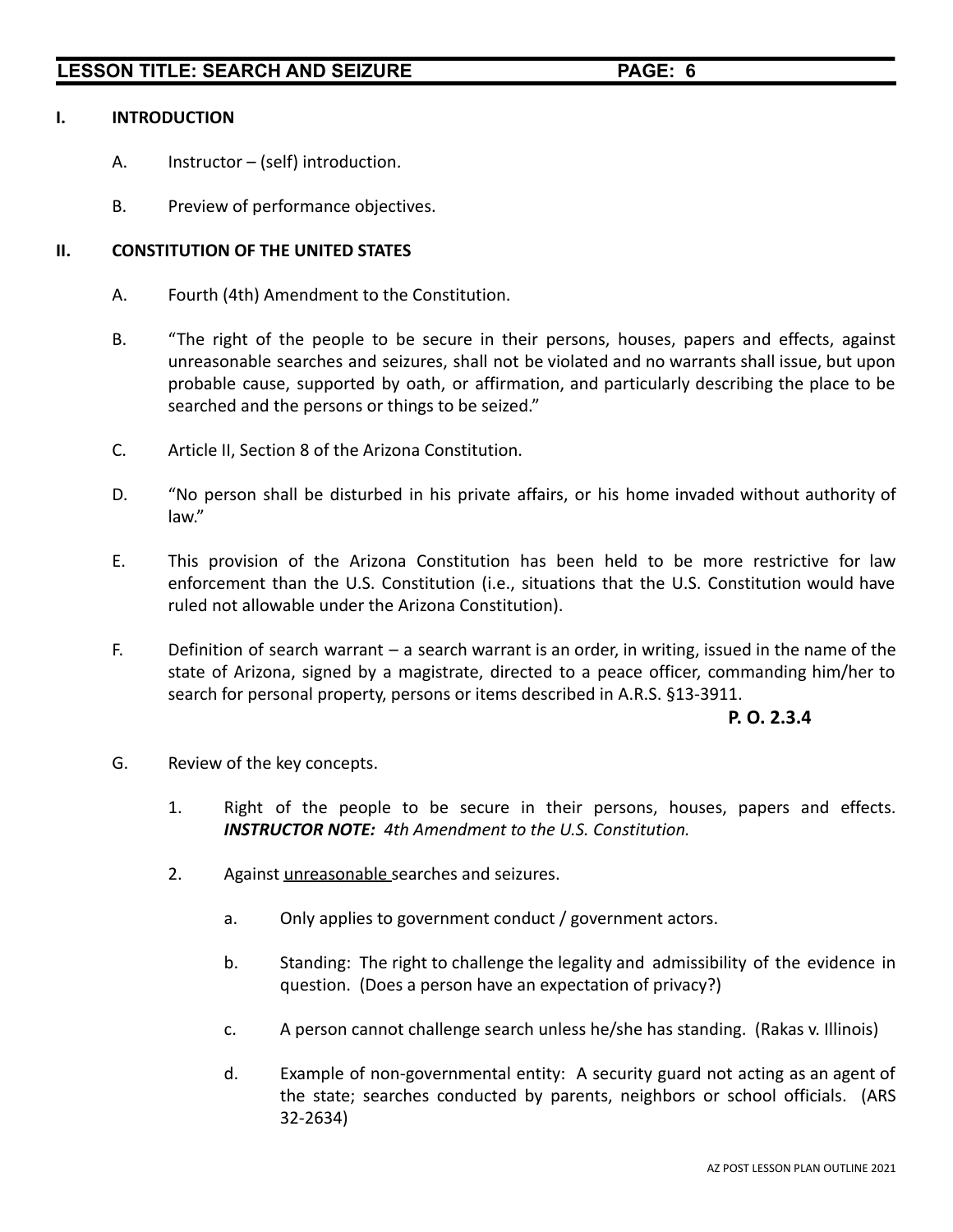# **LESSON TITLE: SEARCH AND SEIZURE PAGE: 7** 3. The court assumes a search/seizure conducted with a warrant is "reasonable".

- a. A search/seizure without a warrant is considered "unreasonable" absent a search warrant exception.
- b. The burden of proving reasonableness lies with the state.
- c. The preferred method of a search is with a warrant.
- H. Requirements to obtain a search warrant: **P. O. 2.3.4**
	- **P. O. 2.3.3D P. O. 2.3.6**
	- 1. There is probable cause to believe that the specific items being sought are evidence of criminal activity, AND
	- 2. There is probable cause to believe that the specific evidentiary items are located at the place specified in the warrant. *INSTRUCTOR NOTE: This is not a wish list or a likely to be there list. It is a list of items for which you have probable cause to believe are there.*
	- 3. Signed by an impartial judge (Superior Court, Justice of the Peace, Magistrate, Court of Appeals or Supreme Court of Arizona). (ARS 13-3915) **P. O. 2.3.4**
	- 4. Affidavit documenting probable cause. (Illinois v. Gates)
	- 5. Specific in date/time/location.
	- 6. Scope of search detailed and adhered to. **P. O. 2.3.3B**
	- 7. Search warrant return: **P. O. 2.3.4**
		- a. A search warrant must be executed within five (5) calendar days of being issued. An option to renew the warrant for five (5) calendar days is available with the judge's authorization. ( ARS 13-3921 and ARS 13-3918)
		- b. Once served, the search warrant must be returned to a magistrate within three (3) court business days after being executed.
	- 8. Nighttime search (2200 0630) requires good cause. (ARS 13-3917)

**P. O. 2.3.1**

9. Good cause is an articulable reason the warrant must be served between 10:00 p.m. and 6:30 a.m. This can include officer safety or evanescent evidence.

- 10. Reliable hearsay can support the issuance of a search warrant. (Jones v. United States)
- 11. Informant reliability issues. (Illinois v. Gates)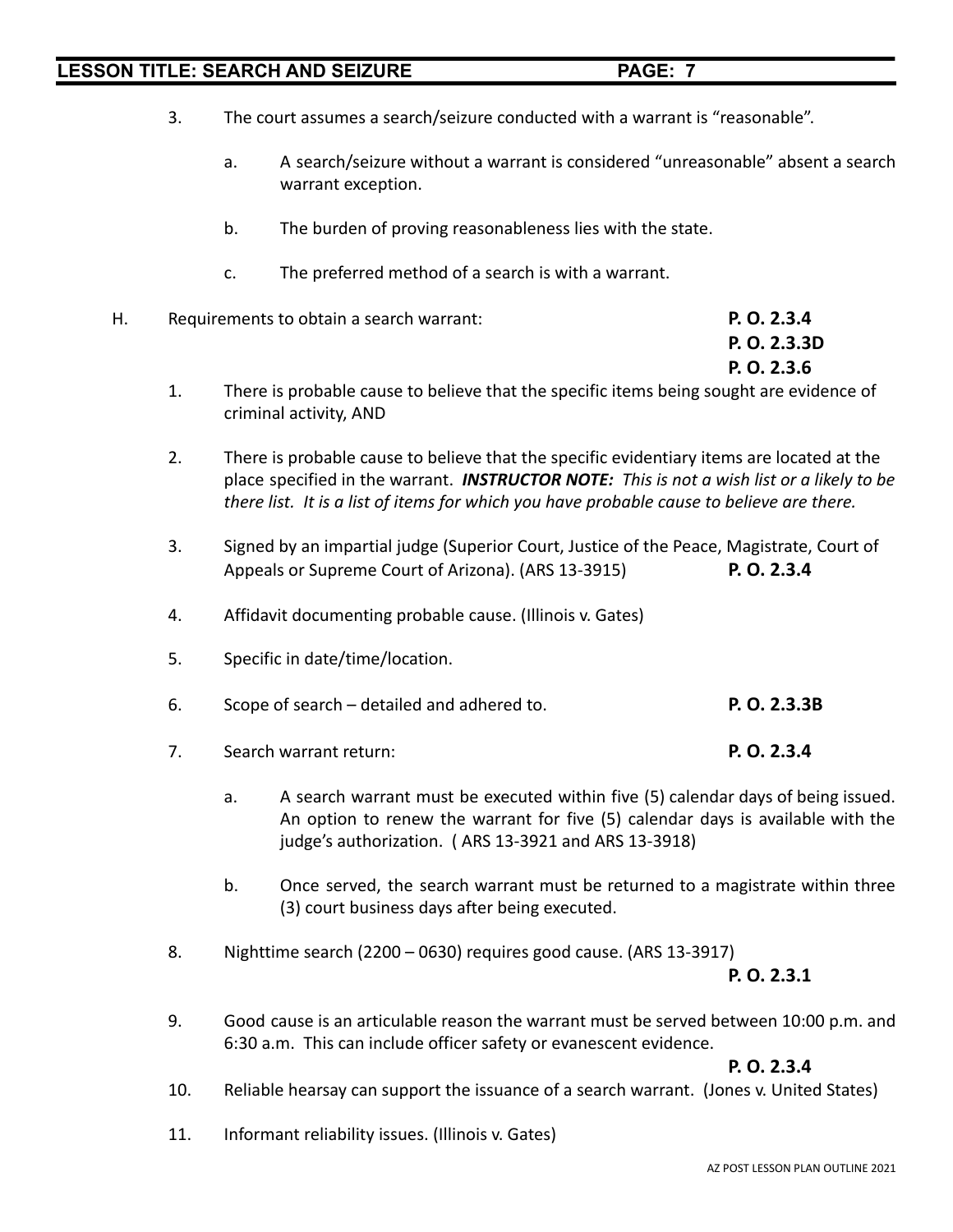- a. Detailed record of information.
- b. Reliability buys.
- 12. Receipt for property: A detailed receipt for property shall be given, or left, where the property was taken from. (ARS 13-3919) **P. O. 2.3.4**
- 13. Retention of property: Seized property shall be retained by the seizing agency. (ARS 3920) **P. O. 2.3.4**
- 14. Unlawful procurement of a search warrant with intent to harass and without probable cause, causes the search warrant to be executed as a misdemeanor. (ARS 13-3924)

- I. Definitions.
	- 1. Search: "A governmental violation of a person's reasonable expectation of privacy"; or physically intruding upon persons, houses, papers or effects for the purpose of obtaining information. (U.S. v. Jones.)
	- 2. Expectation of privacy "What is sought to be preserved as private, even in an area accessible to the public, may be constitutionally protected." (Katz v. U.S. v. Basher)
	- 3. Expectation of privacy issues:
		- a. Driveways. (AZ v. Olm; Florida v. Riley, Virginia v. Collins)
		- b. Front yards. (AZ v. Blakley; People v. Bradley)
		- c. Windows.
		- d. Neighbor's property.
		- e. Open field. (AZ v. Paredes)
		- f. Use of binocular A.R.S./visual aids (i.e., flashlights). (CA v. Dunn)
		- g. Aerial view. (CA v. Ciralo)
		- h. Dog sniff. (AZ v. Weinstein, Florida v. Jardines)
		- i. Human sniff. (AZ v. Peters)
		- j. Electronic tracking technology.
	- 4. Seizure: An exercise of dominion or control of that person or object. Property seizure AZ POST LESSON PLAN OUTLINE 2021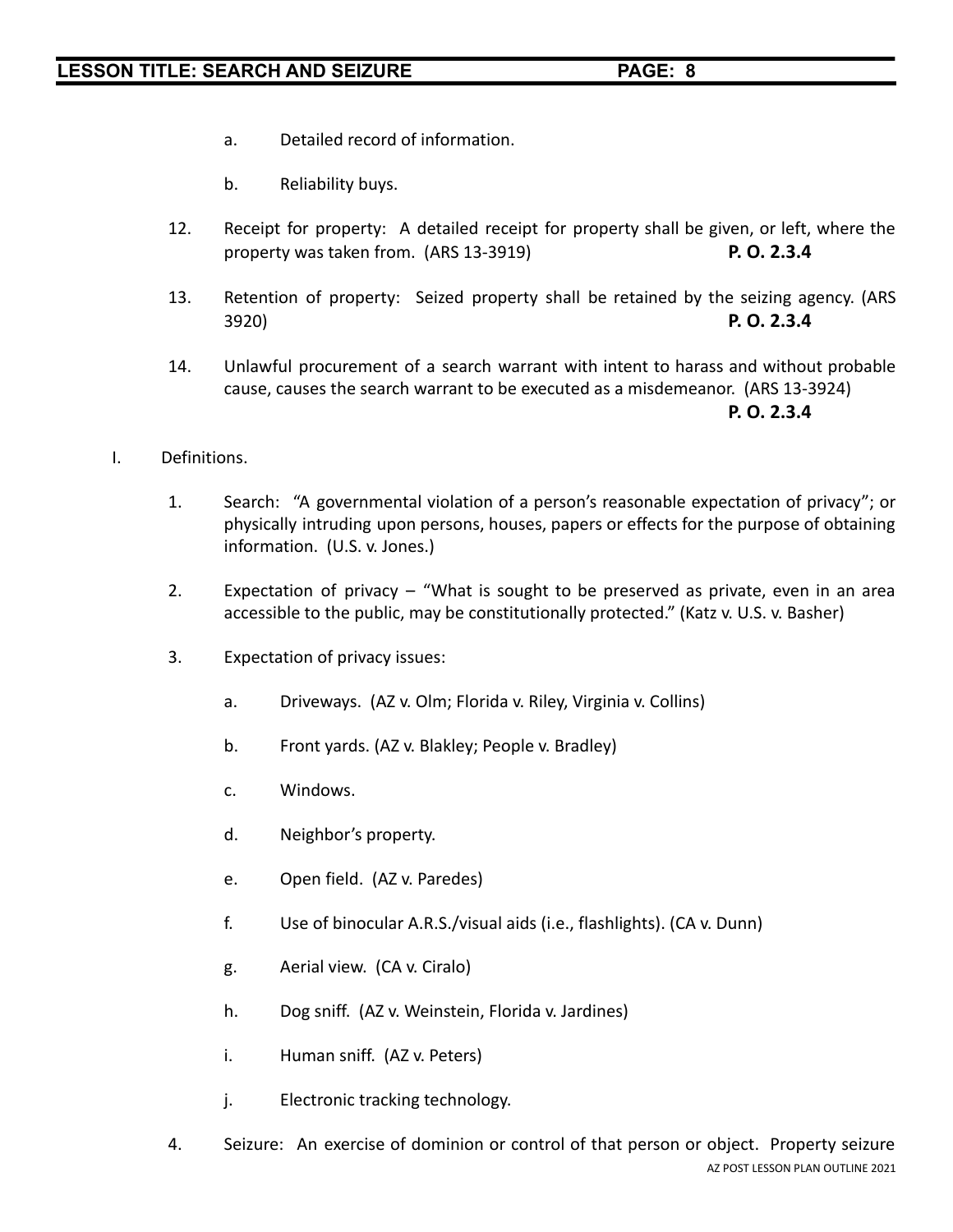must be crime related, such as contraband.

- J. Service of warrant.
	- 1. Service by a police officer; may be assisted by non-sworn personnel so long as their participation is reasonably related to a law enforcement purpose. (ARS 13-3916)

|    |                                  | P. O. 2.3.1  |
|----|----------------------------------|--------------|
|    |                                  | P. O. 2.3.4  |
| 2. | Knock and announce requirements. | P. O. 2.3.1  |
|    |                                  | P. O. 2.3.3H |

- a. Reasonable time to respond must be given. *INSTRUCTOR NOTE: The U.S. The Supreme Court refused to provide a bright line rule establishing a "reasonable time" before entry can be made, instead choosing to look at each situation independently, based on a totality of the circumstances.*
- b. After notice of authority/presence and purpose of the search warrant, admittance is refused.
- c. No knock requirements.
	- i. Refer to ARS 13-3915(B) On a reasonable showing that an announced entry to execute the warrant would endanger the safety of any person or would result in the destruction of any of the items described in the warrant, the magistrate shall authorize an unannounced entry."
	- ii. Officers should review their departmental policies on the use of no knock warrants.
- 3. Items in "Plain View" may be seized based on probable cause even if an item was not enumerated in the warrant (contraband). (ARS 13-3916c) **P. O. 2.3.1**

**P. O. 2.3.5D**

- 4. Photographs, measurements, impressions and scientific tests are permitted. (ARS 13-3916d) **P. O. 2.3.1**
- 5. Searching persons found at the premises, or vehicle, is permitted if:

- a. It is reasonably necessary to protect against the use of a concealed weapon. (ARS 13-3916e)
- b. It reasonably appears that property or items enumerated in the warrant may be concealed upon the person, or in the vehicle. *INSTRUCTOR NOTE: May detain residents within the immediate vicinity while searching. Factors to consider are in case Bailey v. U.S.*
- K. Grounds for issuance. (ARS 13-3912) **P. O. 2.3.2**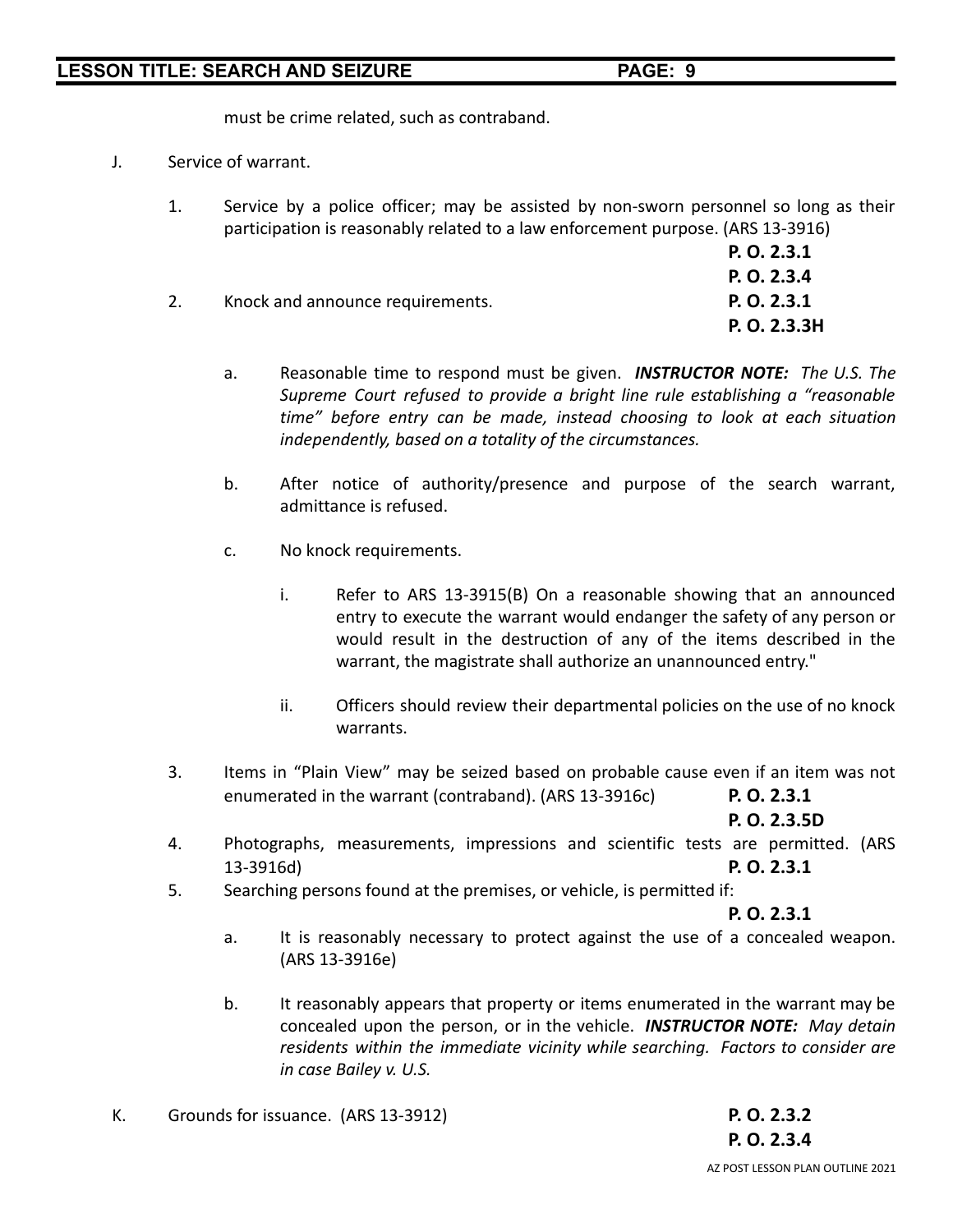- 1. A search warrant may be issued upon any of six (6) grounds (list grounds in warrant).
	- a. Property to be seized was stolen or embezzled.
	- b. Used as a means of committing a public offense.
	- c. Property is in the possession of a person with the intent to use the property to commit a public offense or a person concealing property.
	- d. Property or items to be seized indicates a particular offense was committed or that a person has committed the offense.
	- e. Property is to be searched in the interest of public health.
	- f. The person sought is the subject of an outstanding arrest warrant.
- L. When is a search warrant necessary?
	- 1. If you are at all in doubt about the lawfulness of a search, then get a warrant. Failure to have a warrant puts the burden on the officer to justify an applicable exception to the warrant requirement.
	- 2. Recognized exceptions.
		- a. Consent.
		- b. Exigent/emergency circumstances.
		- c. Incident to arrest.
		- d. Plain view.
		- e. Open fields.
		- f. Mobile vehicles.
		- g. Inventory of a person's property.
		- h. Abandoned property.

|    | Items for which an officer may search:                  | P. O. 2.3.5                      |
|----|---------------------------------------------------------|----------------------------------|
| 3. | Dangerous weapons. (Terry v. Ohio)                      | P. O. 2.3.5A                     |
| 4. | Fruits of a crime (stolen property). (Ariz. v. Mahoney) | P. O. 2.3.3F                     |
|    |                                                         | P. O. 2.3.5B                     |
|    |                                                         | AZ POST LESSON PLAN OUTLINE 2021 |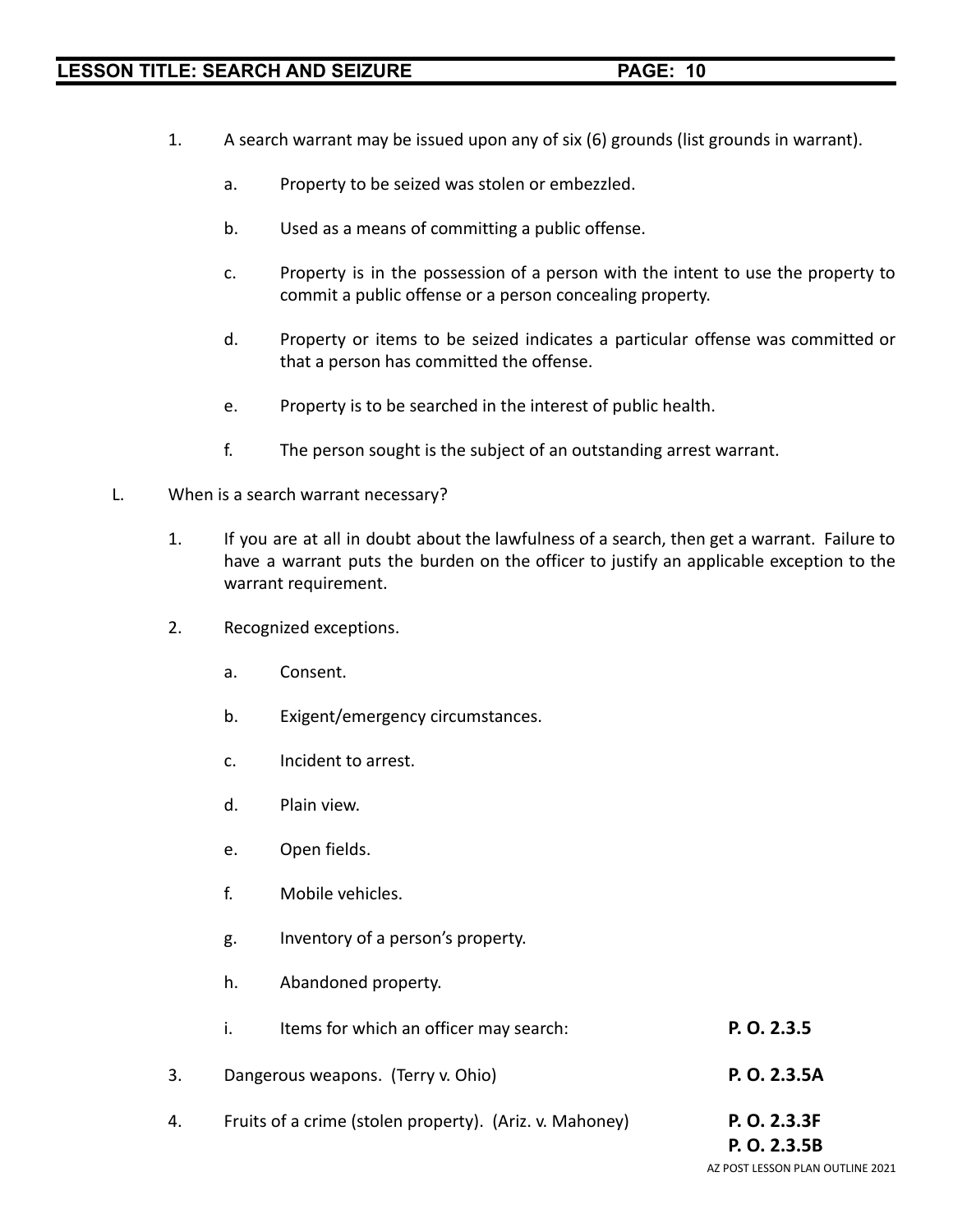|    | <b>LESSON TITLE: SEARCH AND SEIZURE</b>              | <b>PAGE: 11</b>              |  |
|----|------------------------------------------------------|------------------------------|--|
| 5. | Instrumentalities of a crime. (Abel v. U.S)          | P. O. 2.3.3E<br>P. O. 2.3.5C |  |
| 6. | Contraband (drugs). (Minnesota v. Dickerson)         | P. O. 2.3.3G<br>P. O. 2.3.5D |  |
| 7. | Suspects and additional victims. (Arizona v. Mincey) | P. O. 2.3.5E                 |  |

#### M. Arrest warrants.

- 1. An arrest warrant allows an officer to force entry (after knocking and announcing) into the arrestee's residence for purposes of serving the warrant (making the arrest). *INSTRUCTOR NOTE: Officers should check with agency policy as some agencies only allow entry into homes based upon an arrest warrant for a felony and not a misdemeanor. (Payton v. New York)*
	- a. It must be the residence of the subject of the arrest warrant, and:
	- b. The officer must have probable cause to believe that the subject of the arrest warrant is in the residence.
- 2. Absent a recognized exception to the search warrant requirement, a separate search warrant is needed, along with an arrest warrant, to arrest someone in the home of a third party. (Steagald v. U.S.)
- 3. If a defendant seeks to suppress evidence on grounds that the arrest warrant was invalid, the defendant has the burden and must present sufficient evidence to dispel the warrant's presumption of reasonableness. (AZ v. Hyde. Rule 16.2(b) Ariz. Rules of Criminal Procedure.)
- 4. Police may use valid, pre-existing warrants to effect an arrest even if the arrest is made to investigate other suspected crimes.
- 5. A search warrant authorizes the entry of law enforcement and other necessary personnel, not the media or other unrelated third parties. (Wilson v. Layne)

#### **III. WARRANTLESS SEARCHES AND SEIZURES**

- A. Consensual Contact.
	- 1. Any person may be contacted without reasonable suspicion, if the person voluntarily submits to the contact. The key is that it must be a consensual encounter, if the person indicates they do not wish to talk to the officer, the person may not be detained and must be allowed to proceed on his/her way. (Florida v. Bostick, AZ v. Rogers)
	- 2. A non-consensual field interview is a seizure; a frisk is a type of search.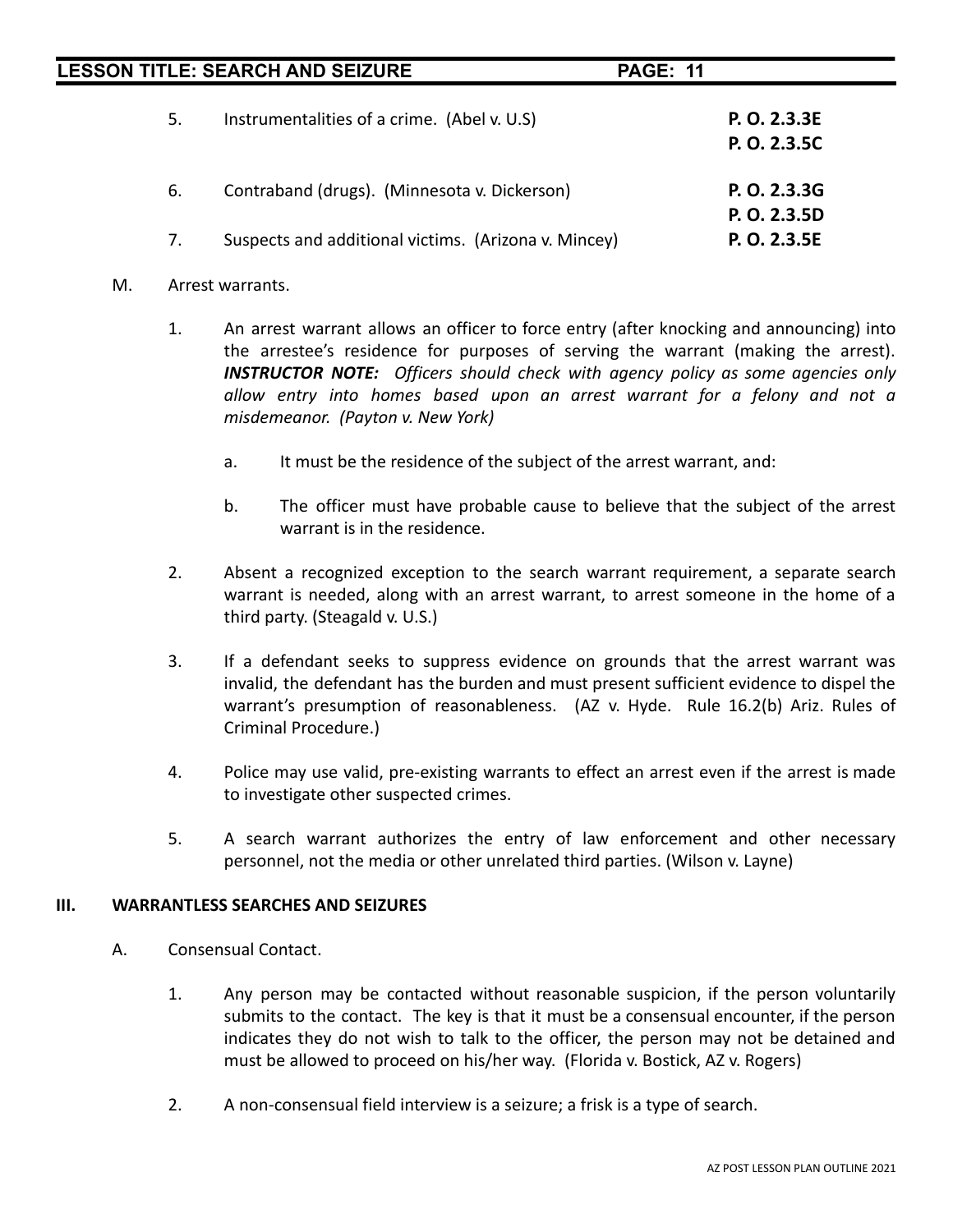B. Investigative Detention/Terry stop. **P. O. 2.3.11**

- 1. Must have reasonable suspicion, based on articulable facts, that a crime has occurred or there is criminal activity "afoot." (Review Terry v. Ohio). **P. O. 2.3.7**
- 2. Reasonable suspicion: Articulable facts to believe that a crime has occurred, is occurring, or is about to occur, and the person stopped is involved in that criminal activity. "More than a hunch and less than probable cause."
- 3. Can use reasonable force to detain (handcuffs, physical restraint) only if there is a reasonable risk of flight and/or specific articulable officer safety concerns. (AZ v. Blackmore)
- 4. Detention must be reasonable. (brief). (U.S. v. Sharpe)
	- a. The key is whether the police diligently pursued a means of investigation which was likely to confirm or reject their suspicion.
	- b. "Totality of the circumstances" is the test used by the courts.
- 5. Cannot transport to a police station or other place for questioning; however, transporting a detainee a short distance for the purpose of an on-scene identification by a witness, is permissible. (AZ v. Solano)
- 6. Still, the best practice is to transport the witness to the detainee.
- 7. Any person may be contacted without reasonable suspicion, if the person voluntarily submits to the contact. The key is that it must be a consensual encounter.
- 8. However, if the person indicates they do not wish to talk to the officer, the person may not be detained and must be allowed to proceed on his/her way.

#### C. Terry frisk. **P. O. 2.3.11**

- 1. An officer may frisk (pat down) a person only if the officer has reasonable suspicion that the person is presently armed and dangerous. (AZ v. Garcia, Distinguish between armed AND dangerous not OR).
- 2. A routine frisk of each person contacted is unconstitutional.
- 3. Must first be a lawful detention based on reasonable suspicion that the person is involved in unlawful activity. (AZ v. Serna. 235 Ariz 270, 2014)
- 4. Scope of a Terry frisk.
	- a. Pat down (frisk) of outer clothing for weapons only. (AZ v. Vasquez)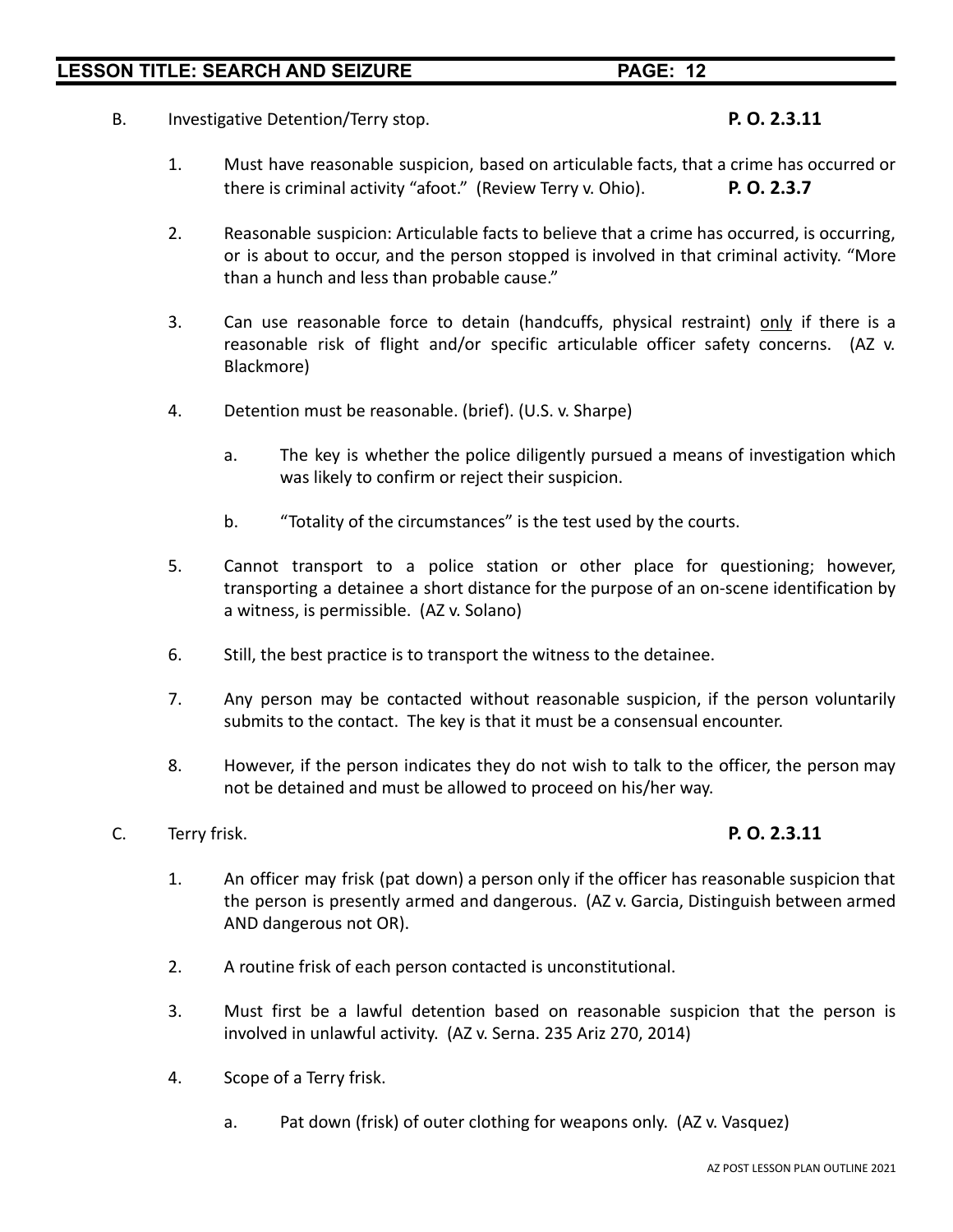- b. If bulky is clothing and the officer cannot feel the contents, the officer may reach in to ensure there is no weapon.
- c. If the officer feels what is believed to be a weapon, but upon removal discovers contraband, then the plain view doctrine applies. *INSTRUCTOR NOTE: Terry stop on bicyclists with a backpack. Suspect was nervous and evasive regarding the backpack's owner. Police separated the suspect from the backpack because it was less intrusive than search or frisk of the backpack. Later, probable cause was developed to search the backpack. Separating the suspect from the backpack and the subsequent search was upheld. (State v. Baggett)*
- d. If, during a lawful "frisk" an officer feels an object whose contour and mass makes its identity as contraband immediately apparent, it may be seized even though it is not believed to be a weapon. (Minnesota v. Dickerson)
	- i. This is known as the "plain feel" doctrine.
	- ii. The officer's experience/training are important to the "plain feel" doctrine.
	- iii. The item may not be squeezed or manipulated during pat down any more than necessary to determine that the item is/is not a weapon.
- e. A vehicle may also be subject to a frisk, if there is reasonable suspicion to stop and reasonable suspicion that the vehicle contains weapons. (Michigan v. Long)
- f. In such a case, the officer may check the entire passenger compartment for weapons where a weapon may reasonably be hidden.
- D. Special situations.
	- 1. Sobriety checkpoints.
		- a. No reasonable suspicion needed if:
		- b. All vehicles are stopped.
		- c. Vehicles are stopped in a specific pattern.
		- d. An officer can see into a vehicle stopped at a checkpoint.
	- 2. Wanted flyers (ATL).
		- a. The issuing agency must state the probable cause for stop and arrest.
		- b. The issuing agency must state the reasonable suspicion for a lawful detention.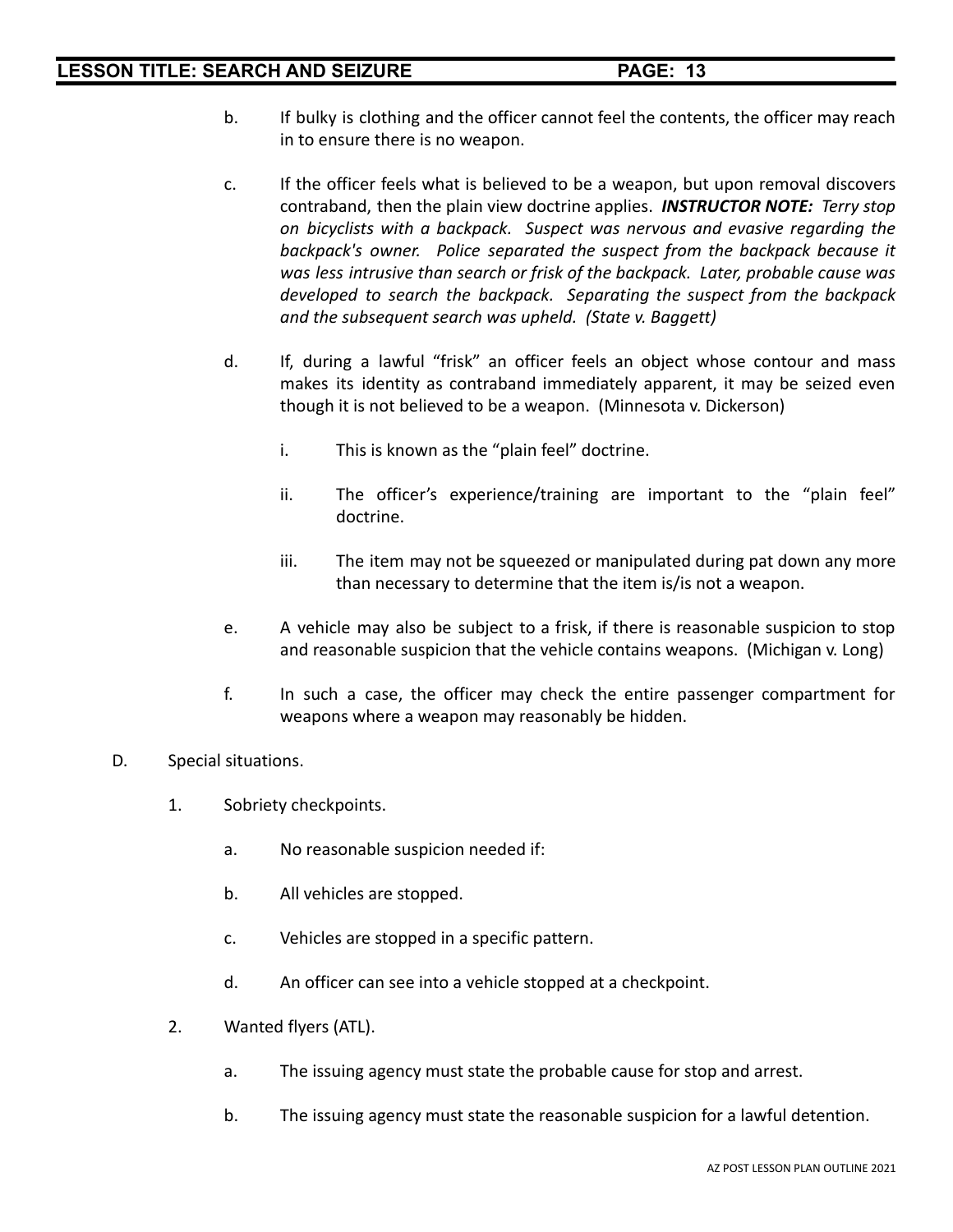- c. The receiving agency must verify facts.
- 3. Vehicle stops.
	- a. Officers must have reasonable suspicion or probable cause of a traffic violation or criminal offense to stop a vehicle. (Whren v. U.S., CA v. Acevedo)
	- b. A vehicle may also be stopped if probable cause exists to believe evidence or contraband is within the vehicle.
	- c. Officers can have the driver and passengers exit the vehicle. (Maryland v. Wison, Pennsylvania v. Mims)
		- i. Can be physically removed if necessary.
		- ii. Must have reasonable suspicion to pat down for weapons.
	- d. Stopping a motorist who violates traffic law is not unlawful even if the officer has other motives for the stop. (Whren v. U.S.
	- e. Profiling based solely on race is unconstitutional.
	- f. On traffic stop, officer may:
		- i. Immediately demand from the driver, their driver's license and vehicle registration. (AZ v. Paredes)
		- ii. Bun warrants check on the driver.
		- iii. Run warrants checks on passengers if you are able to obtain their information through consent or other lawful means. (AZ v. Ybarra)
		- iv. Look for VIN.
		- v. If the driver does not have registration or refuses to provide it, officers can conduct a limited search of the vehicle for proof of ownership. (AZ v. Bonillas)
			- a) Can only search in places where registration could be found.
			- b) One (1) Arizona Court of Appeals has held that the officer must also believe the vehicle is stolen before the officer can search for the registration. (AZ v. Branham)
		- vi. If the driver's name does not match the registered owner's name and there is a question as to the driver's identity, officers can search the car for evidence of identity. (AZ v. Bedoni)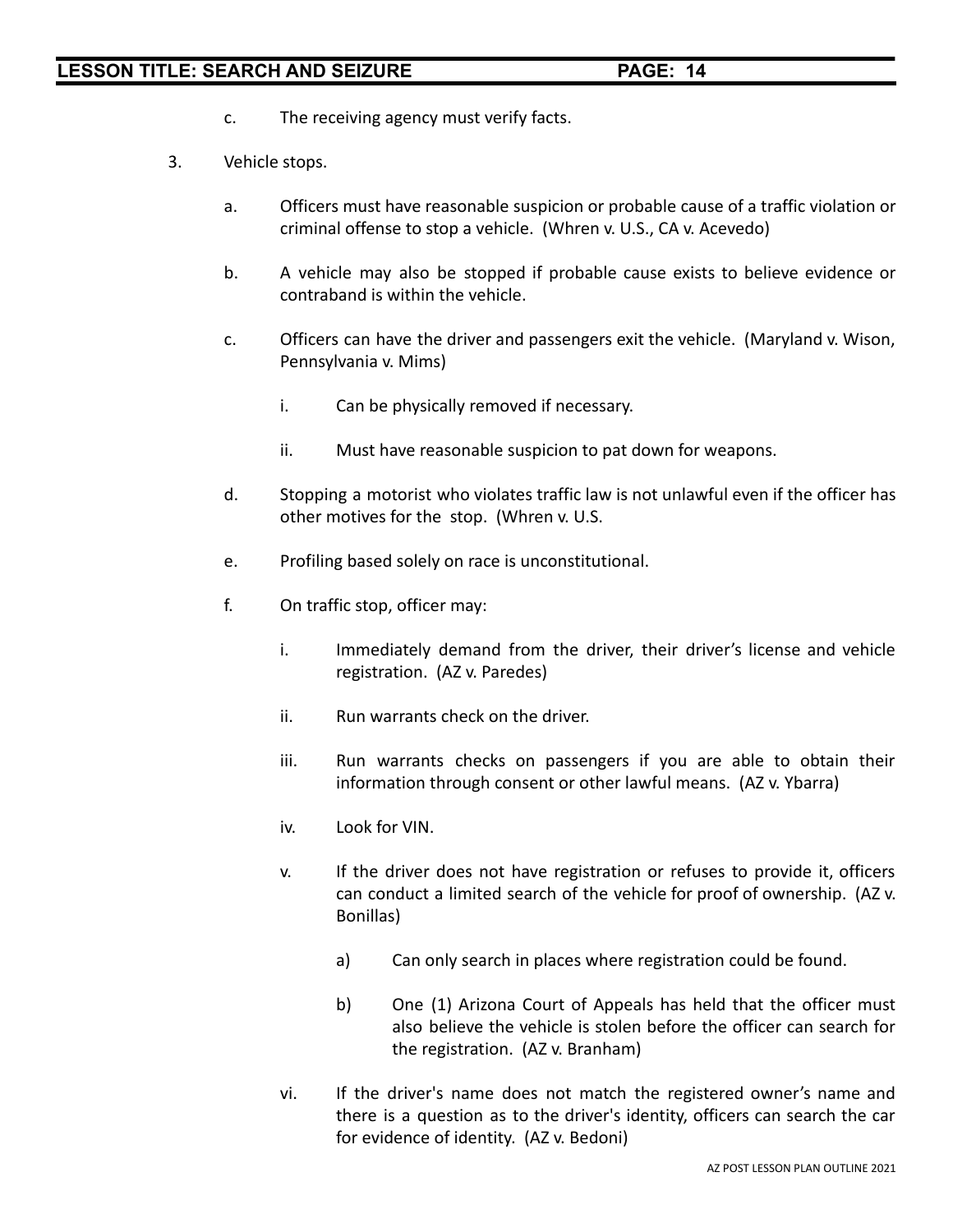- vii. Can ask for consent to search the vehicle. Officers do not have to advise that the subject is free to go before asking for consent, but doing so does add credibility to the consent.
- 4. Use of canines. (Illinois v. Caballes)
	- a. Items, including a vehicle, may be detained for canine sniff if reasonable suspicion exists to do so. *INSTRUCTOR NOTE: Officers can run a canine around a vehicle during a lawful traffic stop as long as it does not delay the stop.*
	- b. Length of detention is judged on a case-by-case basis; officers must diligently pursue the investigation.

| IV. | <b>EXCEPTIONS TO SEARCH WARRANT REQUIREMENT</b> | P. O. 2.3.8 |
|-----|-------------------------------------------------|-------------|
|     |                                                 | P. O. 2.3.9 |

- A. Consent.
- B. Incident to arrest.
- C. Plain view (not a search).
- D. Inventory (not a search).
- E. Open fields (not a search).
- F. Mobile vehicle.
- G. Exigent/emergency circumstances.
- H. Abandoned property (not a search).
- I. Consent. **P. O. 2.3.8A**

- 1. Always ask, even if you have another exception that might apply; however, do not use this as a shortcut.
- 2. Consent must be voluntary and intelligent; the suspect must know/understand that rights are being waived. (Florida v. Royer)
- 3. Court will look at voluntariness and the circumstances surrounding the consent. The government bears the responsibility for proving that the consent was voluntary. (AZ v. Flannigan)
	- a. Was force used?
	- b. Threats?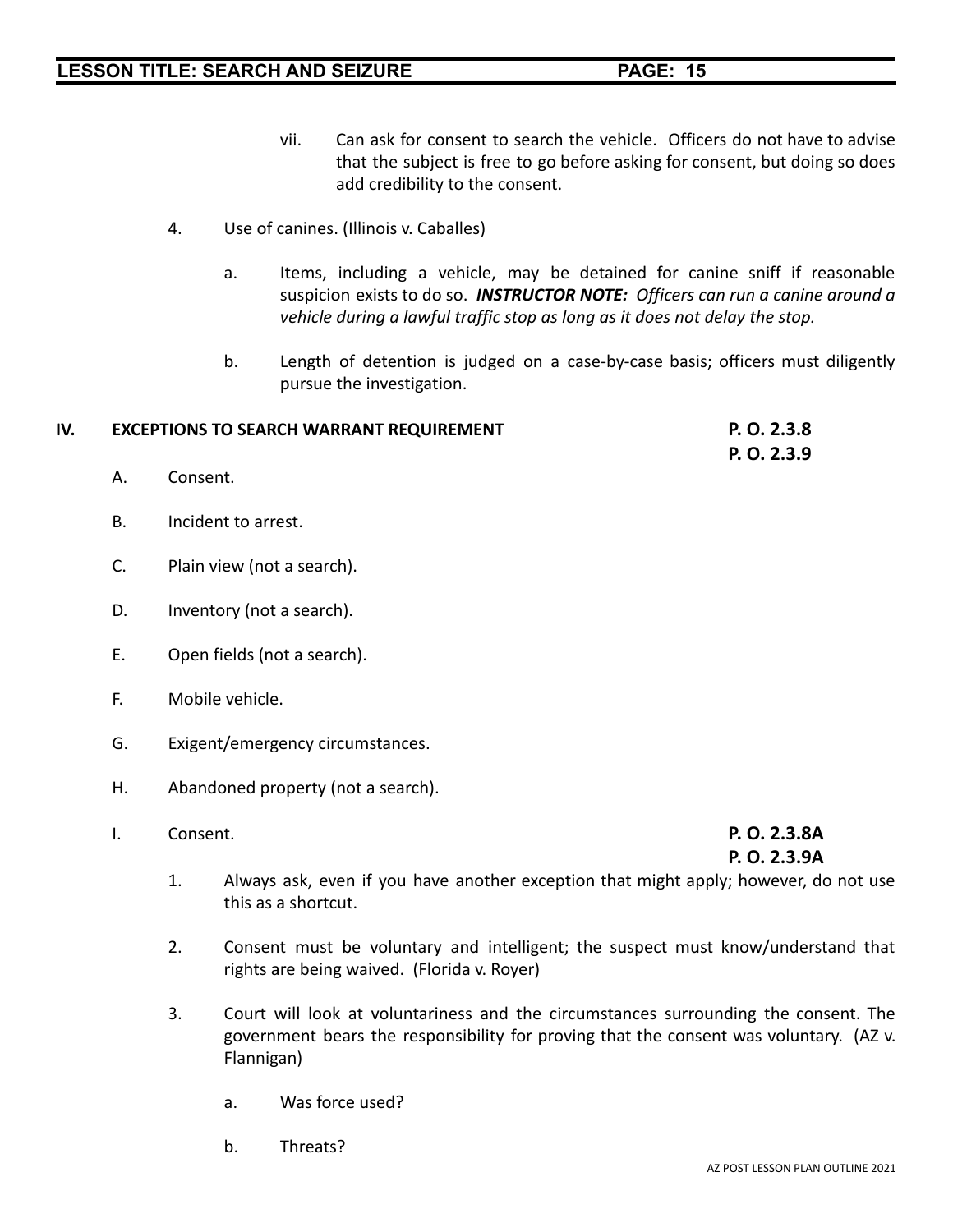- c. Clearness of consent (in order of priority: In writing, verbal and actions alone).
- d. Misrepresentation.
- e. Failure to object submission to authority.
- f. Knowledge of the right to refuse.
- g. Physical and mental condition.
- h. Experience and background.
- i. Opportunity to talk with counsel.
- 4. Consent must be clear and explicit. Examples indicating consent was given voluntarily.
	- a. Written consent.
	- b. Evidence that the defendant first suggested search.
	- c. Evidence that the suspect told officers where to find the items.
- 5. Authority to search: A valid consent to search may only be given by a person who has a right to the "lawful use and control of the property at the time of the consent."
	- a. The words "use and control" do not necessarily imply ownership of the property.
	- b. If two people have joint control over the property or area to be searched and one person, who is actually present, denies the officer consent then no search may be made. *INSTRUCTOR NOTE: Fernandez v. California states, one occupant's consent is sufficient if the other occupant was removed from the scene for an objectively reasonable purpose e.g. committing domestic violence against the other occupant. (Georgia v. Randolph)*
	- c. Examples:
		- i. Landlord/tenant.
		- ii. Husband/wife.
		- iii. Consent by parent(s) (age/rent/control of room issues).
		- iv. Roommates common areas.
- 6. Ask a person's authority and scope of control.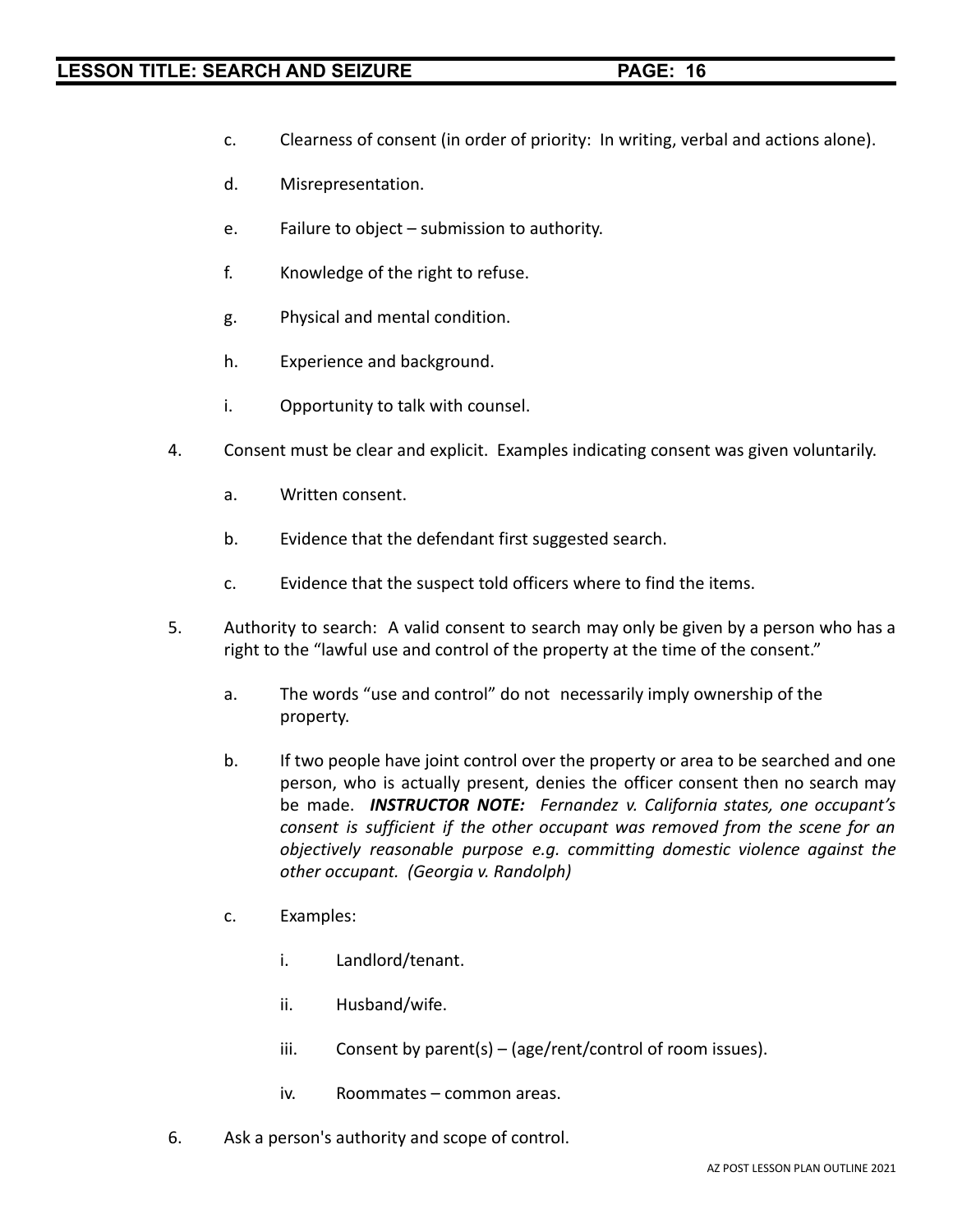- a. Consider apparent authority, but do not depend on this.
- b. Explain what the search is looking for.
- 7. Limitation of consent: May search only where permission is given.
- 8. Revocation of consent: Suspects may withdraw consent at any time and search must stop.
- J. Search incident to arrest. **P. O. 2.3.8C**

- 1. Chimel v. California prior to this case, search of an entire home incident to arrest was lawful; however, Chimel defined the requirements and narrowed the scope.
- 2. Search incident to custodial arrests are approved by the courts because they are necessary to protect the arresting officer and avoid destruction of evidence by the arrested person.
- 3. Search and arrest must be contemporaneous. (Knowles v. Iowa)
	- a. The term "contemporaneous" refers to actions occurring during the same time frame, but not necessarily simultaneously.
	- b. Arrest must be a custodial arrest. Consistent with ARS 13-3903 suspects can be issued a citation in lieu of detention subsequent to an arrest based on a variety of factors. (State v. Taylor)
- 4. Permissible scope of the search if the lawful custodial arrest takes place within the premises, the officer may search the arrestee and the area under his/her immediate control for weapons, fruits of the crime and evidence of the crime and any areas immediately adjacent from which an attack could be launched; additionally any other areas of the home for which there is reasonable suspicion to believe a suspect is present. (Maryland v. Buie)
- 5. Search of a motor vehicle incident to lawful, custodial arrest.
	- a. Police may search the passenger compartment of a vehicle incident to a recent occupant's custodial arrest ONLY in one of two circumstances: 1) "when the arrestee is unsecured and within reaching distance of the passenger compartment at the time of the search" **or** 2) "when it is reasonable to believe evidence relevant to the crime of arrest may be found in the vehicle." *INSTRUCTOR NOTE: There is nothing in the vehicle worth your life: do not leave a person unsecured just to try to justify a search of the vehicle. (*AZ v. Gant)
	- b. Reasonable to believe is a standard that is less than probable cause.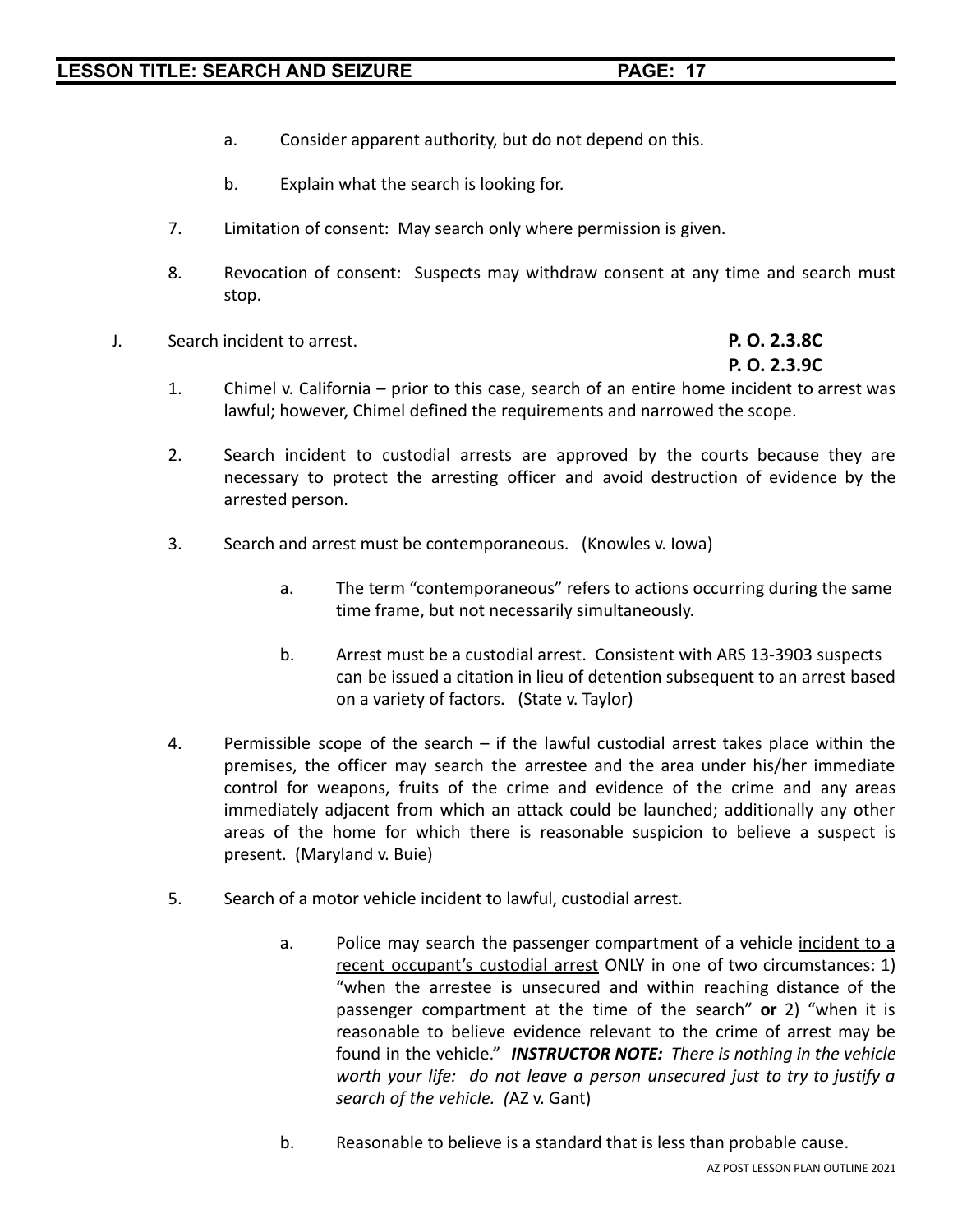- c. The scope of the search includes the entire passenger compartment and may include glove box and console, but not the trunk. New York v. Belton
- d. The search must be made within the immediate vicinity of the arrest contemporaneous in time to the arrest.
- e. Emphasize this is a search incident to arrest, not a vehicle search based on another legal basis.
- K. Plain view doctrine. **P. O. 2.3.8D**

# **P. O. 2.3.9D**

- 1. If the officer is where he/she has a right to be, whatever is observed in the open where it can be seen by anyone who cares to look, is in plain view and it is not a search to observe it. (Horton v. California)
- 2. Key to the plain view doctrine is lawful presence and probable cause to believe the item to be seized constitutes evidence or contraband. (AZ v. Hicks)
- 3. When an officer, outside of a constitutionally protected area, sees an item inside of that protected area and has probable cause to believe the item constitutes evidence, a search warrant is required to seize the item, unless an exception to the search warrant requirement exists. This is called "open view." Example: Standing on a sidewalk and seeing a drug lab inside a home.
- L. Inventory. **P. O. 2.3.8F**

- 1. Vehicle inventory of vehicle is proper if the vehicle is lawfully taken into custody and if the following circumstances exist:
	- a. Inventory is done with the intent to protect the owner's property and/or the officer from allegations of theft. *INSTRUCTOR NOTE: Contraband found during an inventory search is subject to the plain view doctrine.*
	- b. Good faith is essential.
	- c. Agency must have a written policy concerning inventory and policy must be complied with. (Colorado v. Bertine)
		- i. Agency's policy must specify the scope of the inventory to be done, especially relative to containers.
		- ii. The entire vehicle can be searched only if the policy specifically authorizes it as part of the inventory.
- 2. Inventory search of person personal property of subject taken into custody can/should be inventoried to protect the officer from allegations of theft and to safeguard the AZ POST LESSON PLAN OUTLINE 2021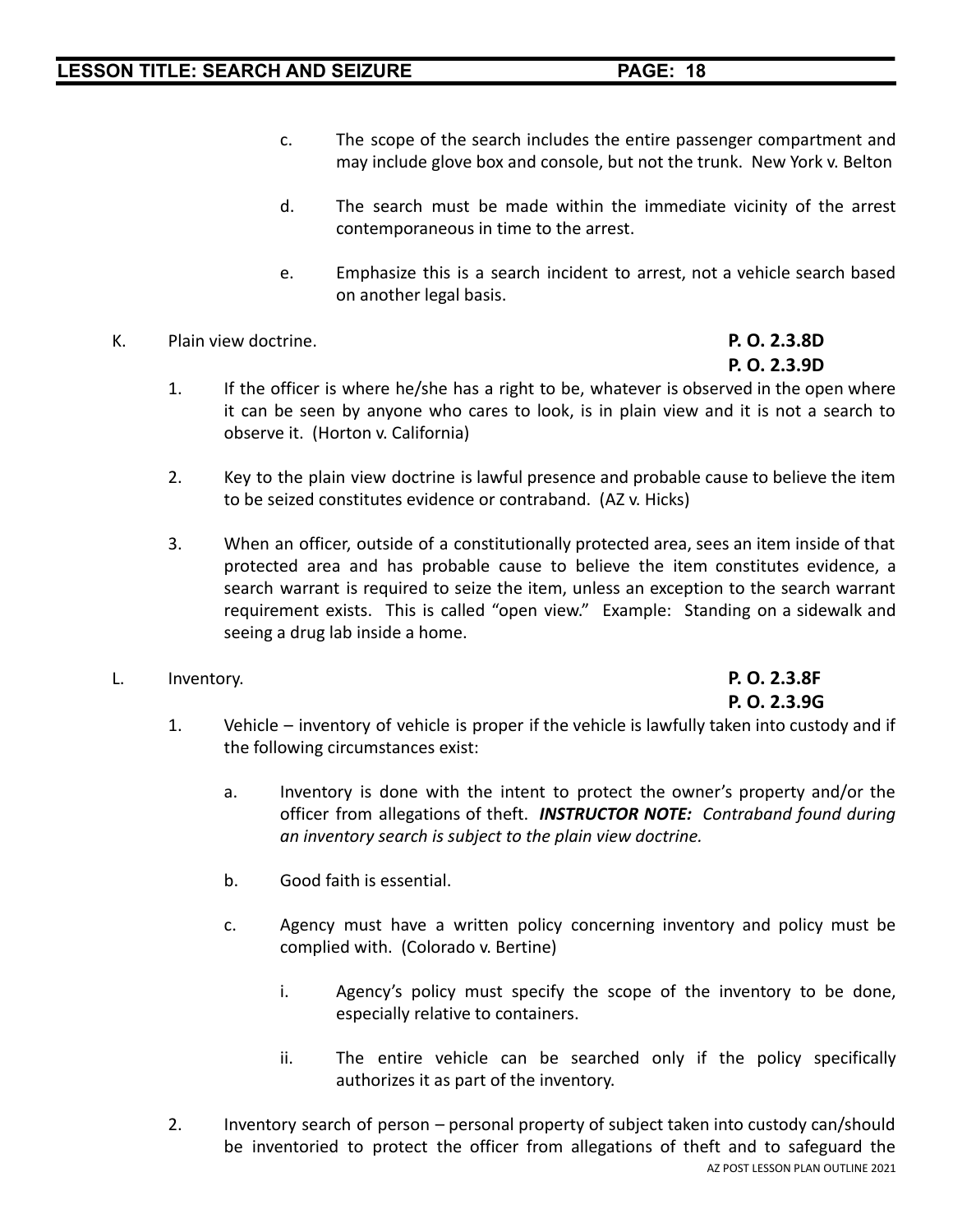owner's property.

- 3. Locked containers should be opened only if department policy directs such. (Florida v. Wells (1990); AZ v. Olm; AZ v. Blakley)
- M. Open fields. **P. O. 2.3.9E**

- 1. The Fourth (4th) Amendment does not protect open fields, only curtilage.
- 2. "Curtilage" is the immediate area surrounding the home and is entitled to full 4th Amendment protection. (Oliver v. U.S., Fla v. Jardines 2013, AZ v. Foncette 2015)
- 3. Consider the following facts to determine if the area is open field or curtilage.
	- a. Proximity to house or structure.
	- b. Fenced.
	- c. Nature and use of area.
	- d. Steps taken by property owners to maintain privacy. (U.S. v. Dunn)
- N. Vehicle Exception to the warrant requirement May search without a warrant if probable cause exists. **P. O. 2.3.8F**

**P. O. 2.3.9F**

- 1. If probable cause exists that the vehicle contains evidence or contraband (sufficient for a search warrant), a vehicle may be searched without a warrant. (Review Ross and Belton cases.) (Carroll v. U.S)
- 2. Search no longer needs to be contemporaneous; the vehicle may be towed to another location and searched later. (Chambers v. Maroney)
	- a. Discuss the benefits of a search warrant.
- 3. Applies to felonies or misdemeanors.
- 4. Applies to motor vehicles, buses, watercraft or aircraft.
- 5. Includes closed containers and the trunk if the items sought could be found there. (U.S. v. Ross, CA v. Acevedo)
- O. Emergency/exigent circumstances. **P. O. 2.3.8B**

**P. O. 2.3.9B**

1. Emergency: Entry may be made if the officer has probable cause to believe an emergency exists. The emergency cannot be created by the officer for purposes of making entry.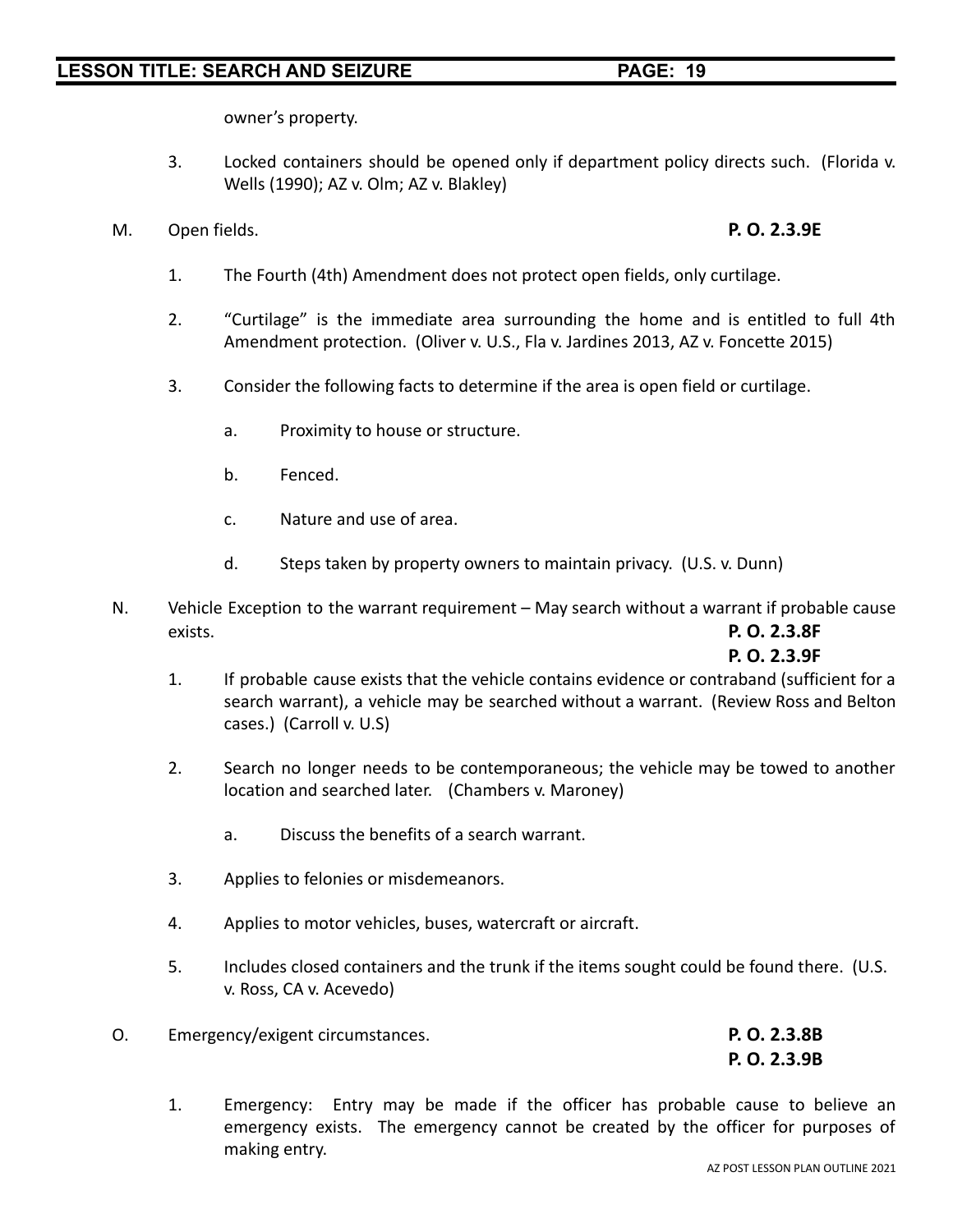- a. Officer must have facts that would lead a reasonable police officer to conclude that the emergency does exist (officer smells fire; officer hears screams). This includes response to an emergency, substantial risk of harm to persons involved and/or substantial risk of violence. (AZ v. Ault)
- b. In some cases, the information received will lead to further investigation, while in some cases it will require immediate action.
- c. Upon entry, plain view doctrine applies.
- d. Once the emergency is resolved, obtain consent or warrant. (Mincey v. Arizona)
- e. An "emergency" created by the officer is not a real emergency.
- 2. Exigent circumstances: Probable cause to believe that evidence is present in the area and that the evidence will be lost or destroyed without immediate action. (Schmerber v. CA)
	- a. Evanescent evidence: Tending to vanish like vapor (i.e., blood, fingernail scrapings). ( Dissipation of alcohol from blood not exigent circumstances by itself: Missouri v. Mcneely.)
	- b. Hot pursuit: If police are pursuing a subject who they have probable cause to arrest for a felony, immediately after commission of the crime and the subject runs into a home, officers can enter the home if they are in the midst of the chase.
	- c. Bomb searches/investigation.
	- d. Protective Sweep. A protective sweep is lawful in two situations: One, when officers are searching the area immediately adjacent to the place of arrest from which an attack can be immediately launched. Two, when officers are searching adjoining areas (including a home) where a person posing a danger might be found. Officers must have a reasonable belief supported by specific and articulable facts that a home harbors persons posing a danger to the officers. (Maryland v. buie; AZ v. Fisher, Mendez v. Los Angeles, 9th Circuit 2016)
- P. Abandoned property. **P. O. 2.3.8G**

- 1. Under this exception, property abandoned or thrown away may be searched or seized by police officers without a warrant because there is no reasonable expectation of privacy. The property must be clearly abandoned (Greenwood case – difference between garbage left at the curb and garbage next to the house). (CA v. Greenwood, Abel v. U.S.)
- Q. Other "exceptions":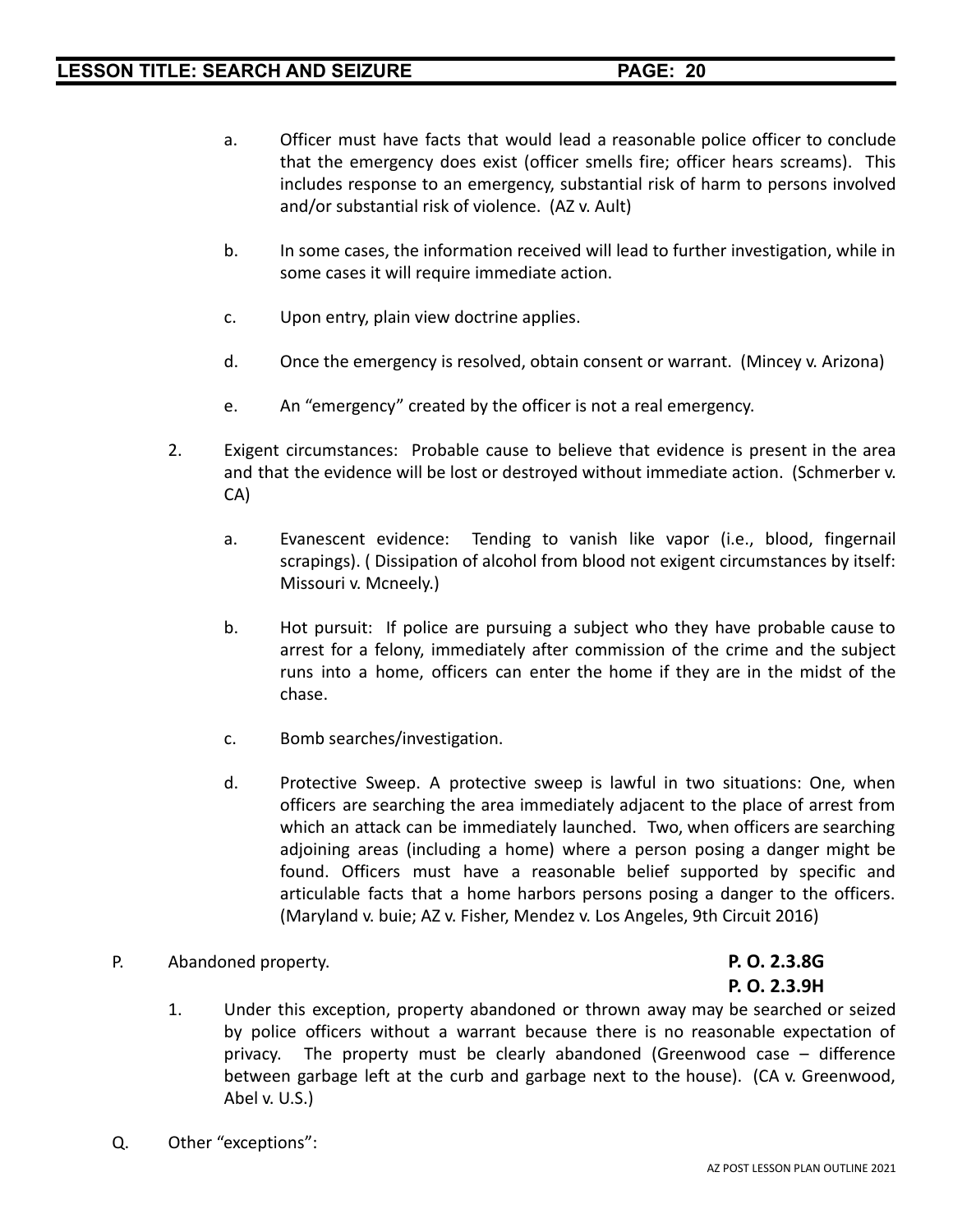- 1. Airport/border searches.
	- a. Conducted as a matter of public safety.
	- b. Conducted by special authorities.
- 2. Parolee/probationer.
	- a. Agreed to by the suspect as a condition for release.
	- b. If authority is not specifically provided by the court, the search must be done by a parole / probation officer, not by police officer.
- 3. Community Caretaking (Cady v. Dombrowski, 1973)
	- a. Local police may engage in non-criminal, non-evidentiary searches motivated by the welfare of the general public. *INSTRUCTOR NOTE: Impounds under 4th Amendment community caretaking, there must be facts to support a need to 1) keep the roadway safe and unobstructed, or 2) protect the vehicle from vandalism or theft if left in its current location, or 3) to prevent the driver from reoffending. (United States v. Cervantes, AZ v. Wisons, 2015)*
	- b. Does not apply to houses.

#### **V. EXCLUSIONARY RULE P. O. 2.3.10**

- A. If evidence or contraband is obtained in violation of the 4th Amendment, the evidence may be suppressed. The state is not allowed to use the evidence at trial against the defendant. (Wong Sun v. U.S.)
- B. Purpose of the exclusionary rule.
	- 1. The primary purpose is to deter unlawful searches and seizures by peace officers. This is accomplished by eliminating the incentive for such behavior by prohibiting the admission of any evidence which is illegally obtained. (Weeks v. U.S.)
	- 2. The secondary purpose is to maintain the dignity and integrity of the courts by keeping "tainted" evidence out of the courtroom.
- C. Good faith exception to exclusionary rule.
	- 1. If an officer is acting in good faith on a warrant which is later held to be invalid, evidence may be used.
	- 2. If an officer acts in good faith based on a law later determined to be unconstitutional, evidence may be used.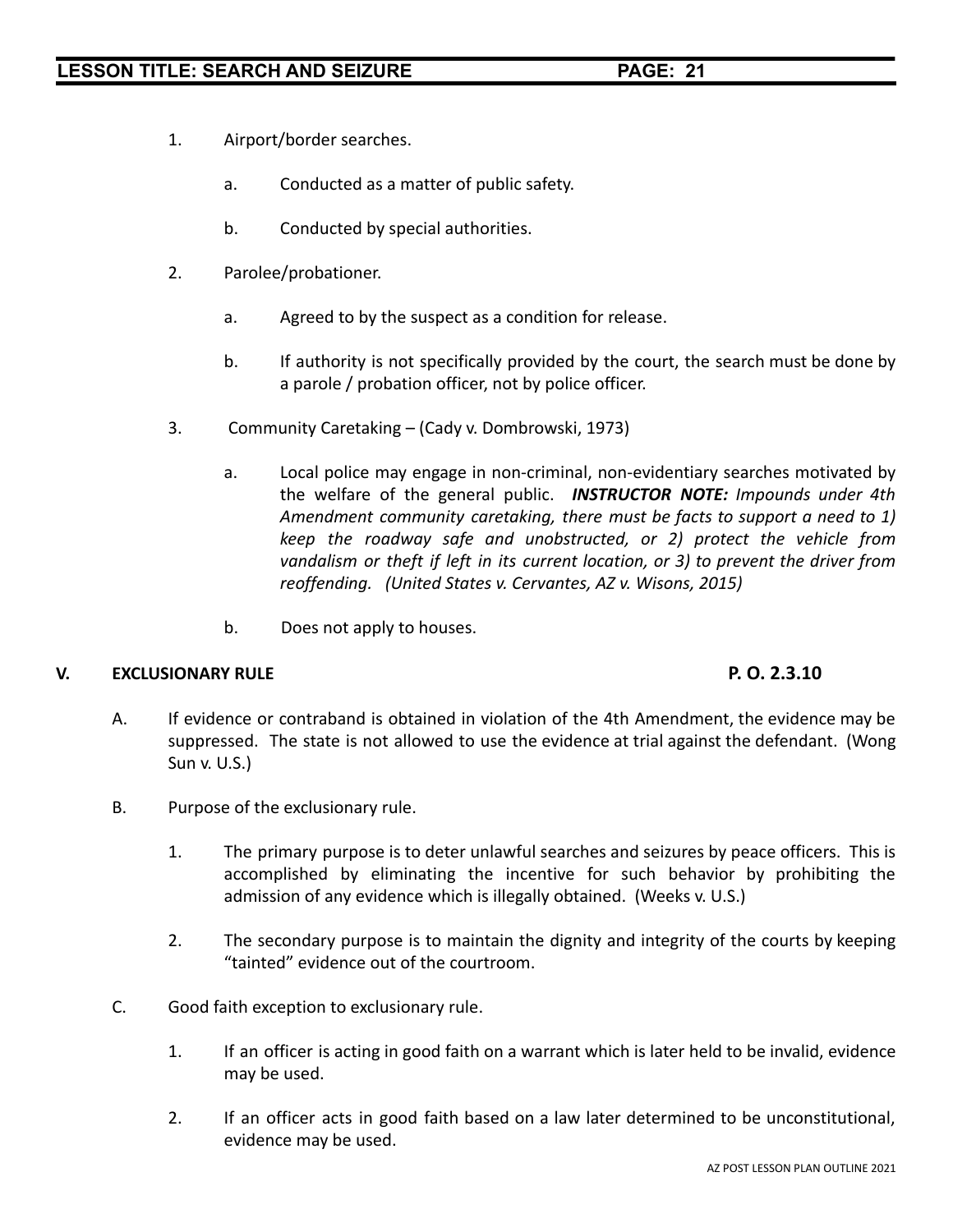### **VI. CONCLUSION**

- A. Review of performance objectives.
- B. Final questions and answers.
- C. Instructor closing comment(s).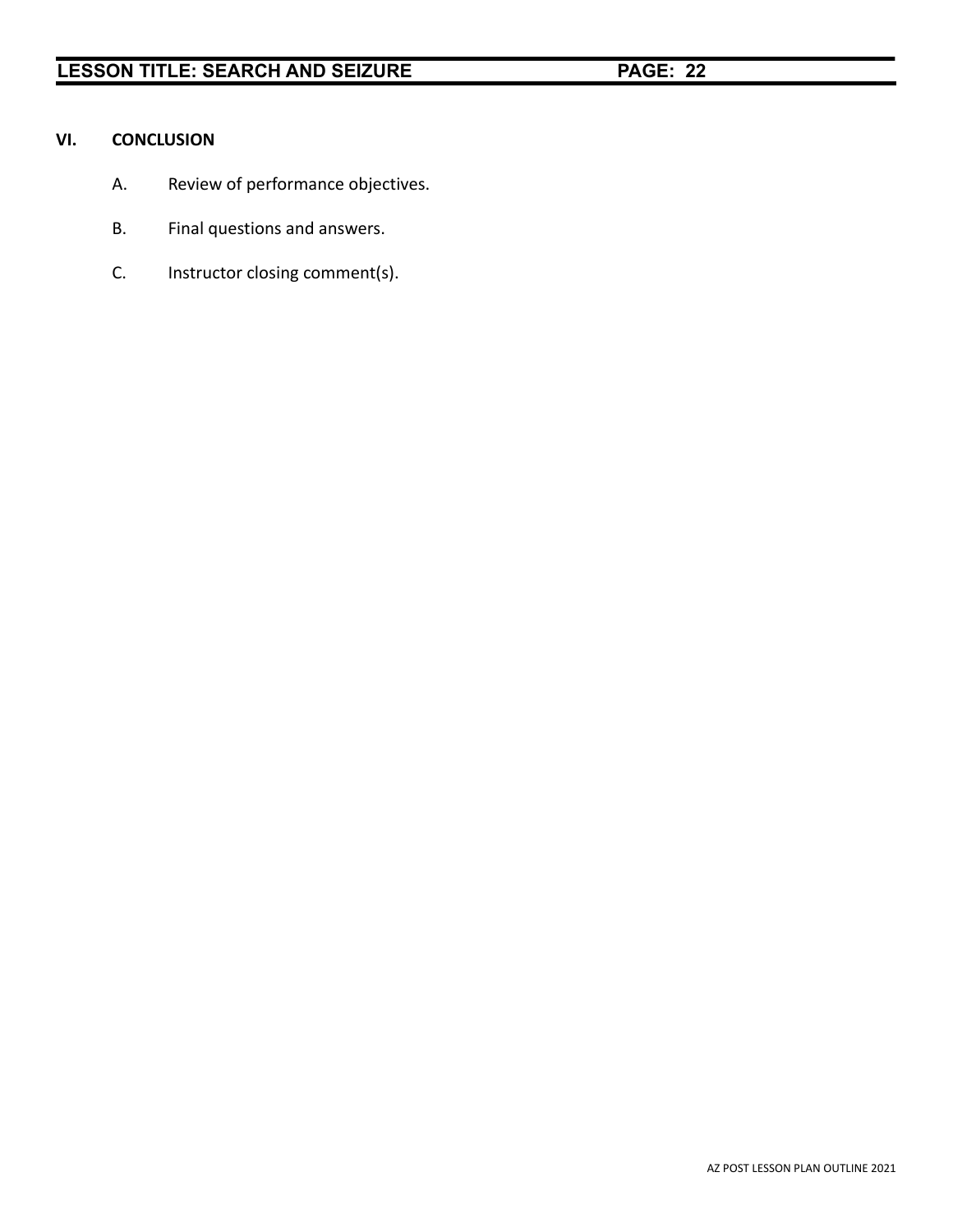# **BIBLIOGRAPHY**

Abel v. U.S. – Abandoned property in a hotel room. 362 U.S. 217 (1960)

AZ v. Ault – Exigent/emergency circumstances. 150 Ariz. 459, 724 P.2d 545 (1986)

*AZ v. Baggett – Terry stop of bicyclist; reasonable suspicion to separate from backpack 232 Ariz. 424, 306 P.3d 81 (Ariz. 2013)*

AZ v. Blakley -- officer's action of approaching vehicle in driveway violated R/E/P as driveway not a pathway to the front door 243 P.3d 628 (2010)

AZ v. Blackmore – officer had RS that defendant committed burglary when handcuffed and put in patrol car 925 P.2d 1347 (1996)

AZ v. Bonillas – pat down of driver for ID upheld 3 P.3d 1016 (1999).

AZ v. Branham – unlawful to search car for registration merely because driver could not produce registration952 P.2d 332 (1997)

AZ v. Fisher – circumstances that can justify a protective sweep 250 P.3d 1192 (2011)

AZ v. Flannigan – prosecution has burden to prove consent for blood draw; acquiescence is insufficient 978 P.2d 127 (1998)

AZ v. Foncette – Curtilage searches, hallway of a hotel. 2015

AZ v. Gant – Search Incident to arrest. A. 129 S. Ct. 1710 - Supreme Court (2009)

AZ v. Garcia – OK to patdown person not under arrest who is to be voluntarily transported 784 P.2d 297 (1989)

AZ v. Harding – Warrant check on driver. 137 Ariz. 278, 670 P.2d 383 (1983)

AZ v. Hicks – Plain view doctrine. 480 U.S. 321 (1987)

AZ v. Hyde – arrest warrant is presumed to be based on PC and burden on defendant to prove otherwise 921 P.2d 655 (1996)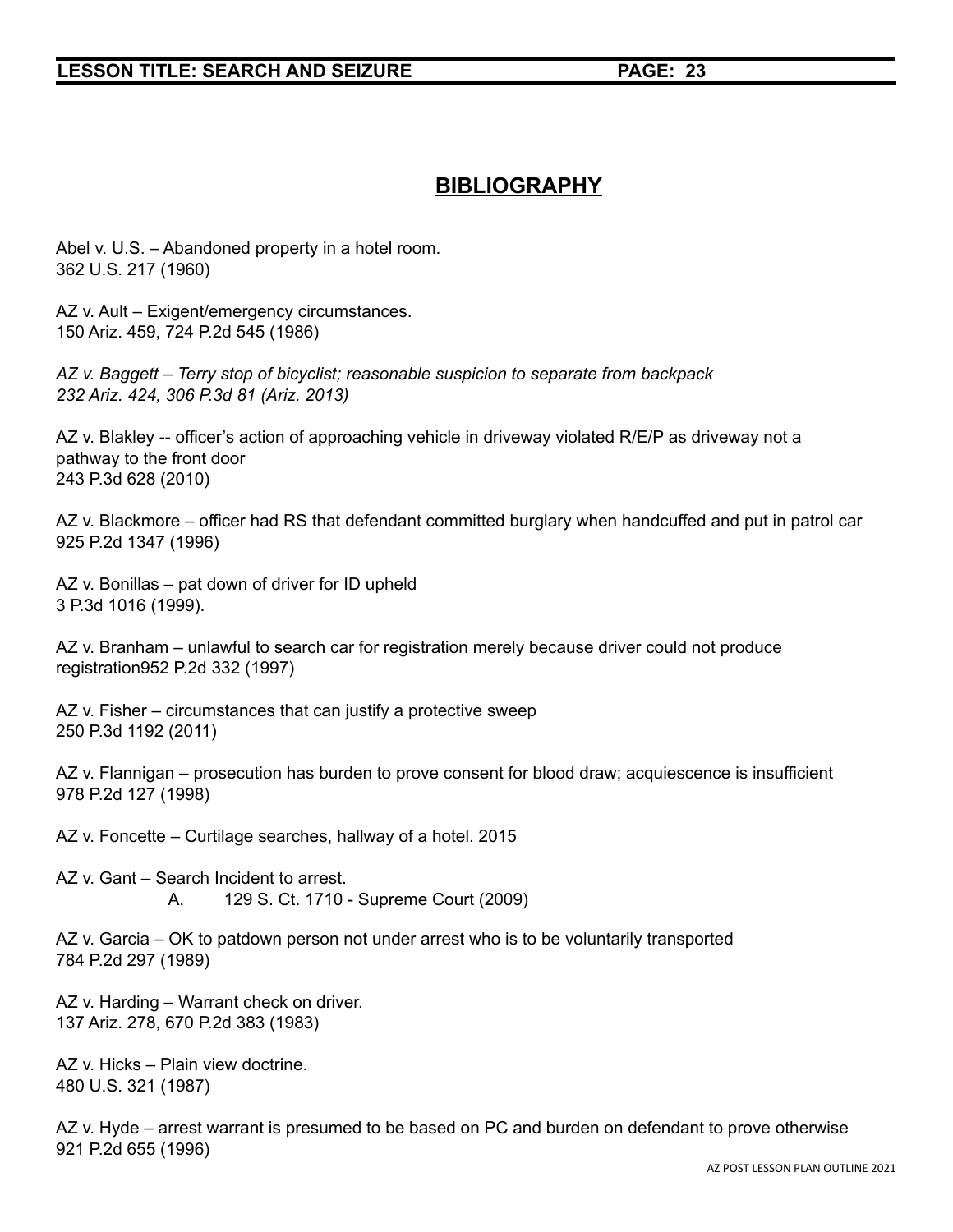AZ v. Mahoney – Search of person incident to arrest for weapons, fruits of the crime or implements 106 Ariz. 297 (1970)

AZ v. Mincey – there is no crime scene exception to the search warrant requirement 437 U.S. 385 (1978)

AZ v. Olm – vehicle parked in front yard cannot be searched without SW or other exception as is part of curtilage 224 P.3d 245 (2010)

AZ v. Paredes – Detainment for records check, canine sniff of vehicle. 810 P.2d 607 (1991) AZ v. Peters – human smelling odor of marijuana is not a search 941 P.2d 228 (1997)

AZ v. Rogers – Detainment based on reasonable suspicion/voluntary contact. 186 Ariz. 508, 924 P.2d 1027 (1996)

AZ v. Serna – Consensual contact is not reasonable suspicion to frisk. 232 Ariz 270 (2014)

AZ v. Solano – Detainment based on reasonable suspicion. 187 Ariz. 512, 930 P. 2d 1315 (App. 1996)

AZ v. Vasquez – With Rs it is lawful to reach into pockets of jacket when pat down doesn't reveal whether there is a weapon 807 P.2d 520 (1991).

AZ v. Weinstein – Protective sweep of home, canine sniff, search conducted by non-government agent. 190 Ariz. 306,947 P.2d 880 (App. 1997)

AZ v. Wilson – Community Caretaking searches (Cady v. Dombrowski) do not apply to houses. 235 Ariz 447, 333 P. 3d 774 (2015)

AZ v. Ybarra – May ask vehicle passenger for ID. 156 Ariz.257, 751 P.2d 591 (1987)

Bailey v. U.S. – officers may only detain occupants of premises within immediate vicinity of premises when executing a search warrant. 133 S.Ct. 222, 184 L.Ed.2d 115 (2013)

Cady v. Dombrowski – Local police may engage in on-criminal, non-evidentiary searches motivated by the welfare of the general public. 413 U.S. 433 (1973)

California v. Acevedo – Searching of closed container in vehicle. 500 U.S. 565 (1991)

California v. Bradley – seizure of marijuana plants in yard lawful where in plain view from sidewalk/path leading up to house 460 P.2d 129 (CA 1969).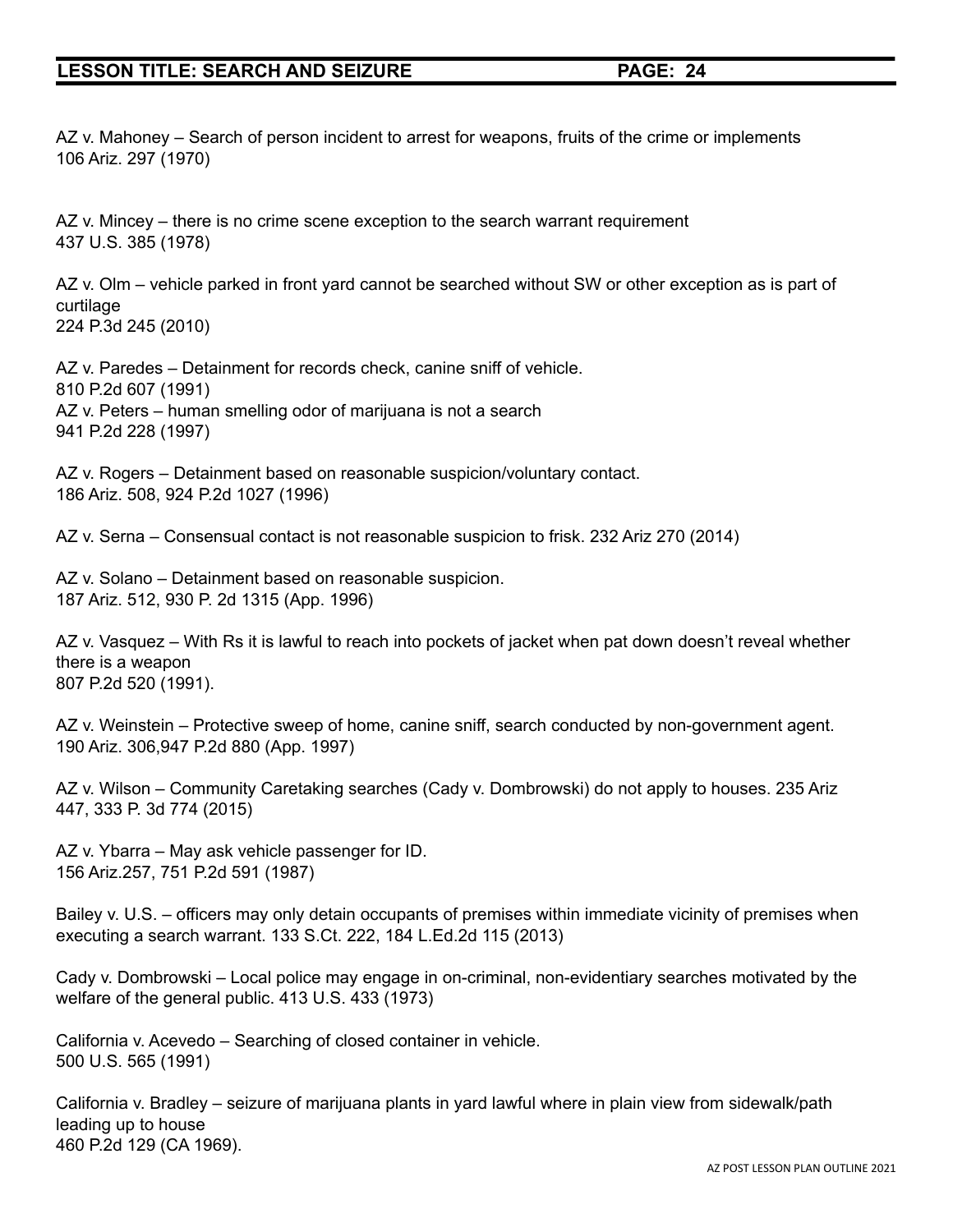California v. Ciralo – Warrantless aerial observation of fenced-in back yard. 476 U.S. 207 (1986)

California v. Greenwood – no REP in clear garbage bags left at curbside; abandoned property 486 U.S. 35 (1988).

California v. Hodari – Seizure started at time of capture. 499 U.S. 621 (1991)

Carroll v. United States – Landmark case regarding vehicle searches. 267 U.S. 132 (1925)

Chambers v. Maroney – p.c. search of car does not have to be contemporaneous to first contact 399 U.S. 42 (1970)

Chimel v. California – search incident to arrest of entire home is unlawful 395 U.S. 752 (1969)

Colorado v. Bertine – Inventory of locked containers. 479 U.S. 367 (1987)

Fernandez v. California - Joint control over property, one person can give consent if the other has been removed for an objectively reasonable cause. 571 US 292 (2014)

Florida v. Bostick – Voluntary contact does not require suspicion. 501 U.S. 429 (1991)

#### Florida v. Jardines -- taking drug dog onto property to sniff air for drugs is a search. 133 S.Ct. 1409, **185 L.Ed.2d 495 (2013).**

Florida v. Riley – Observation from a helicopter. 488 U.S. 445-50 (1989)

Florida v. Royer – airport stop circumstances did not support consensual moving of suspect 460 U.S. 491 (1983)

Florida v. Wells – Requirement of a department policy for inventory. 495 U.S. 1 (1990)

Georgia v. Randolph – If one of two present co-possessors of property refuse consent, do not have valid consent 547 U.S. 103 (2006)

Horton v. California – Plain view seizure. 496 U.S. 128 (1990)

Illinois v. Caballes – dog sniff was lawful where stop was not extended in duration to allow K-9 to arrive 543 U.S. 405 (2005)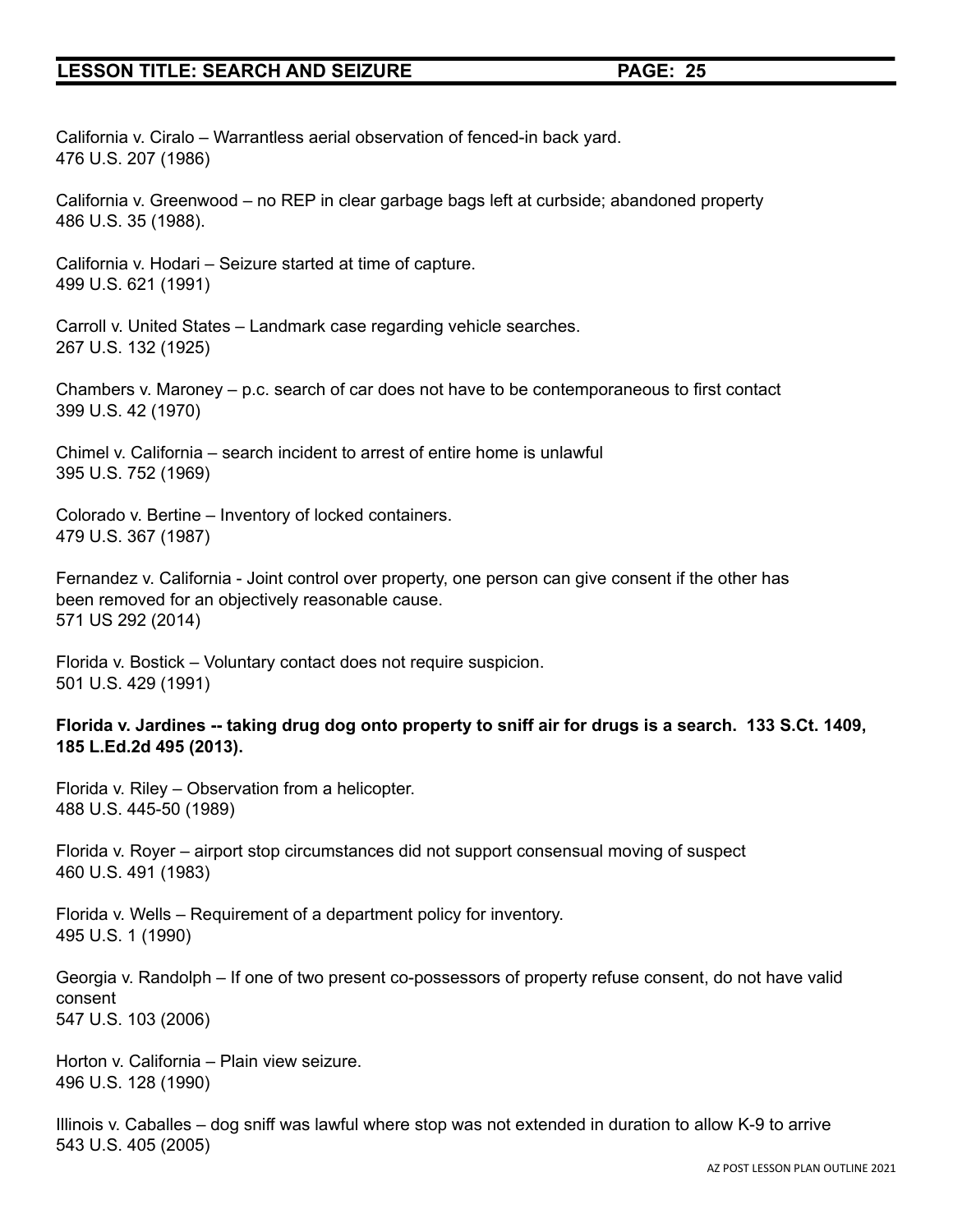Illinois v. Gates – Elimination of Aguilar/Spinelli rule, informant rules. 462 U.S. 213 (1983)

Illinois v. Rodriguez – Reasonableness of search based on officer's knowledge. 497 U.S. 177 (1990)

Jones v. United States – hearsay can support issuance of search warrant 362 U.S. 257 (1960)

Katz v. United States – Expectation of privacy rule. 389 U.S. 347 (1967)

Knowles v. Iowa – Search incident to arrest, traffic infraction (cite and release). 119 S. Ct. 484 (1998)

Maryland v. Buie – Protective sweep of home. 494 U.S. 325 (1990)

Maryland v. Wilson – police officer making stop may order passengers out of a car 519 U.S. 408 (1997).

Mendez v. Los Angeles – Protective Sweep of outbuildings and curtilage. 9<sup>th</sup> Circuit. 2016

Michigan v. Long – Protective sweep of vehicle for weapons. 463 U.S. 1032 (1983)

Michigan v. Sitz – Sobriety check points. 496 U.S. 444 (1990)

Michigan v. Summers – Sw for contraband carries limited authority to detain occupants during search 452 U.S. 692 (1981).

Mincey v. Arizona – Once emergency is removed, a warrant is necessary. 437 U.S. 385 (1978)

Minnesota v. Dickerson – Plain feel doctrine. 113 S. Ct. 2130, 124 L. Ed.2d 334 (1993)

Minnesota v. Olson – Overnight guest/expectation of privacy. 495 U.S. 91 (1990)

#### **Missouri v. McNeely – dissipation of blood alcohol, by itself, does not constitute exigent circumstances sufficient to justify a warrantless search. 133 S.Ct. 1552, 185 L.Ed.2d 696 (2013)**

New York v. Belton – Search incident to arrest/motor vehicle. 453 U.S. 454, 462 (1981)

Oliver v. United States – Open fields doctrine. 466 U.S. 170 (1984)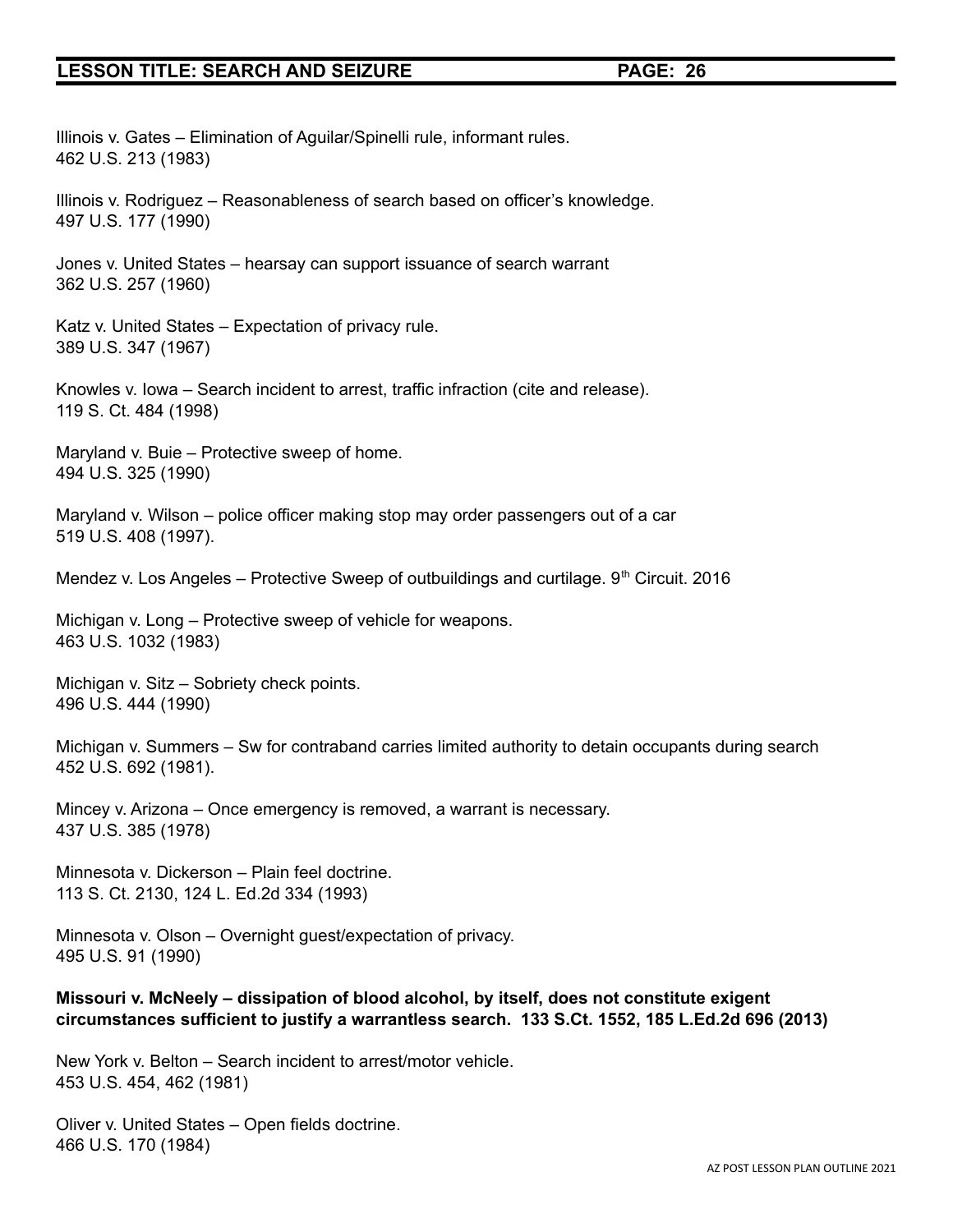Payton v. New York – officers may lawfully enter suspect's home having search warrant and probable cause to believe suspect is present 445 U.S. 573 (1980)

Pennsylvania v. Mims – Can have motorist exit vehicle. 434 U.S. 106 (1977)

Rakas v. Illinois – Issue of standing/passengers of motor vehicle. 439 U.S. 128, 143 (1978)

Schmerber v. California – taking a blood sample from a DUI arrestee proper exigent circumstances 384 U.S. 757 (1966).

Steagald v. United States – Service of arrest warrant in third party home. 451 U.S. 204 (1981)

United States v. Banks – 15-20 seconds between knock and announce and entry was reasonable 540 U.S. 31 (2003).

United States v. Basher – defendant had no expectation of privacy in campsite 629 F.3d 1161 (2011)

United States v. Cervantes - Impounds under 4th Amendment community caretaking, there must be facts to support a need to impound. 703 F.3d 1135, 1142 (9th Cir. 2012)

United States v. Dunn – Curtilage issues/expectation of privacy/use of flashlight. 480 U.S. 294 (1987)

United States v. Jones – attachment of GPS to motor vehicle is a search 132 S. Ct. 945 (2012).

United States v. Ross – Search of vehicle based on probable cause includes containers. 456 U.S. 798 (1982)

United States v. Sharpe – 20 minute detention was reasonable where investigation diligently pursued 470 U.S. 675 (1985).

Weeks v. United States – Exclusionary rule. 232 U.S. 383 (1914)

Whren v. United States – No such thing as pretext for stop. 517 U.S. 806 (1986)

Wilson v. Arkansas -- Knock and announce requirements. 514 U.S. 927 (1995)

Wilson v. Layne – Media involvement of warrant execution. 119 S. Ct. 1692 (1999)